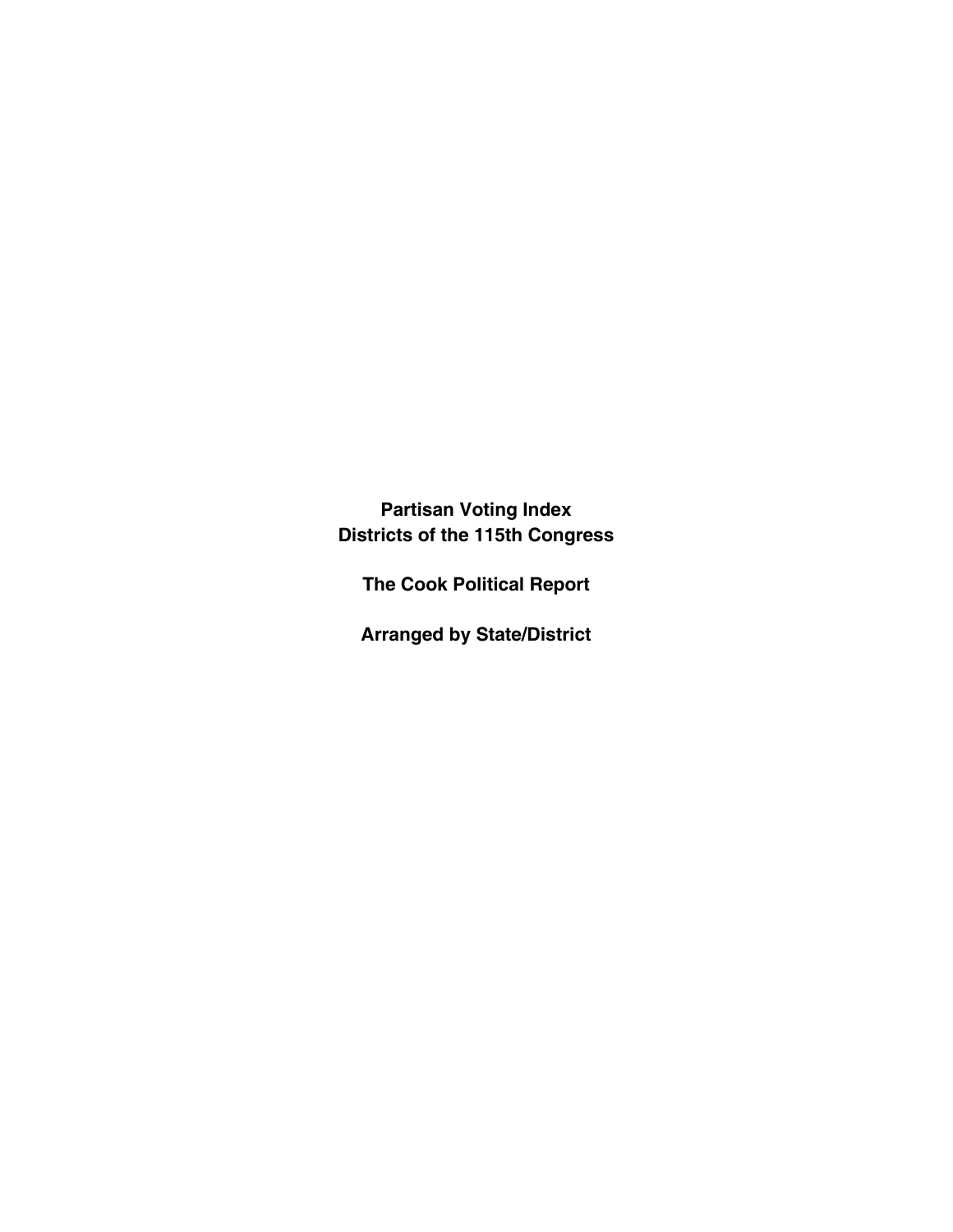### *Districts of the 115th Congress District Summary Partisan Voting Index Page 2A.2 Arranged by State/District Cook Political Report*

|                                                                             |                       |            | 2016                               |          | Pres                  | 2012                           |          | Trump                              |
|-----------------------------------------------------------------------------|-----------------------|------------|------------------------------------|----------|-----------------------|--------------------------------|----------|------------------------------------|
| Sta CD Member Elected                                                       | <b>PVI</b>            | Rank       | Winner Margin                      | Trump    | Clinton Cong          | Winner Margin Romney           |          | Obama Net%                         |
|                                                                             |                       |            |                                    |          |                       |                                |          |                                    |
| AL<br>BYRNE, BRADLEY (R)<br>-1                                              | $R+15$                | 75         | (29)<br>Trump                      | 63       | 34                    | Romney (24)                    | 62       | 37<br>$\mathbf{1}$                 |
| AL<br>2<br>ROBY, MARTHA (R)                                                 | $R+16$                | 69         | Trump<br>(32)<br>Trump             | 65       | 33                    | Romney (26)                    | 63       | 36<br>2                            |
| AL<br>3<br>ROGERS, MIKE (R)<br>AL<br>$\overline{4}$<br>ADERHOLT, ROBERT (R) | $R+16$<br>$R + 30$    | 66<br>5    | (33)<br>Trump<br>(63)              | 65<br>80 | 32<br>17              | Romney (26)<br>Romney (51)     | 62<br>75 | 37<br>3<br>5<br>24                 |
| 5<br>AL<br>BROOKS, MO (R)                                                   | $R+18$                | 53         | Trump<br>(33)                      | 64       | 31                    | Romney (29)                    | 64       | $\theta$<br>35                     |
| AL<br>6<br>PALMER, GARY (R)                                                 | $R + 26$              | 13         | Trump<br>(44)                      | 70       | 26                    | Romney (50)                    | 74       | $-5$<br>25                         |
| AL<br>7<br>Sewell, Terri (D)                                                | $D+20$                | 373        | Clinton<br>(41)                    | 28       | 70                    | Obama (46)                     | 27       | 73<br>1                            |
| AK AL YOUNG, DON (R)                                                        | $R + 9$               | 143        | Trump<br>(15)                      | 51       | 37                    | Romney (14)                    | 55       | $-4$<br>41                         |
| AZ<br>1<br>O'Halleran, Tom (D)                                              | $R + 2$               | 221        | Trump<br>$(1)$ #                   | 47       | TD<br>46              | Romney<br>(3)                  | 50       | $-3$<br>48                         |
| 2<br>AΖ<br>MCSALLY, MARTHA (R)                                              | $R+1$                 | 238        | Clinton<br>(5)                     | 44       | 49<br><b>CR</b>       | Romney $(2)$ #                 | 50       | -6<br>48                           |
| AΖ<br>3<br>Grijalva, Raul (D)<br>AZ 4<br>GOSAR, PAUL (R)                    | $D+13$<br>$R+21$      | 329<br>29  | Clinton<br>(30)<br>Trump<br>(39)   | 32<br>66 | 62<br>27              | Obama $(25)$<br>Romney (36)    | 37<br>67 | $-5$<br>61<br>$-1$<br>31           |
| AZ 5<br>BIGGS, ANDY (R)                                                     | $R+15$                | 83         | Trump<br>(21)                      | 56       | 36                    | Romney (29)                    | 64       | 35<br>$-8$                         |
| AZ 6<br>SCHWEIKERT, DAVID (R)                                               | $R + 9$               | 141        | Trump<br>(10)                      | 52       | 42                    | Romney (21)                    | 60       | $-8$<br>39                         |
| 7<br>AΖ<br>Gallego, Ruben (D)                                               | $D+23$                | 386        | Clinton<br>(48)                    | 22       | 71                    | Obama (45)                     | 27       | 72<br>$-4$                         |
| AZ 8<br>FRANKS, TRENT (R)<br>AZ 9<br>Sinema, Kyrsten (D)                    | $R+13$<br>$D+4$       | 90<br>262  | Trump<br>(21)<br>Clinton $(16)$    | 57<br>38 | 36<br>54              | Romney (25)<br>Obama<br>(5)    | 62<br>47 | 37<br>$-5$<br>$-9$<br>51           |
|                                                                             |                       |            |                                    |          |                       |                                |          |                                    |
| AR<br>1<br>CRAWFORD, RICK (R)<br>AR <sub>2</sub><br>HILL, FRENCH (R)        | $R+17$<br>$R+7$       | 60<br>172  | (35)<br>Trump<br>Trump<br>(11)     | 65<br>52 | 30<br>42              | Romney (25)<br>Romney (12)     | 61<br>55 | $\overline{4}$<br>36<br>$-2$<br>43 |
| AR 3<br>WOMACK, STEVE (R)                                                   | $R+19$                | 44         | Trump<br>(31)                      | 62       | 31                    | Romney (34)                    | 66       | 32<br>$-4$                         |
| AR 4<br>WESTERMAN, BRUCE (R)                                                | $R+17$                | 62         | Trump<br>(33)                      | 64       | 31                    | Romney (26)                    | 62       | $\mathfrak{2}$<br>36               |
| CA<br>-1<br>LA MALFA, DOUG (R)                                              | R+11                  | 122        | (19)<br>Trump                      | 55       | 36                    | Romney (16)                    | 56       | $-1$<br>40                         |
| CA 2<br>Huffman, Jared (D)                                                  | $D+22$                | 381        | Clinton<br>(45)                    | 23       | 68                    | Obama (42)                     | 27       | 69<br>$-4$                         |
| CA 3<br>Garamendi, John (D)                                                 | $D+5$                 | 266        | Clinton<br>(13)                    | 40       | 53                    | Obama (11)                     | 43       | $-3$<br>54                         |
| CA <sub>4</sub><br>MCCLINTOCK, TOM (R)                                      | $R+10$                | 130        | Trump<br>(15)                      | 53       | 39                    | Romney (18)                    | 58       | $-5$<br>40                         |
| CA 5<br>Thompson, Mike (D)<br>CA 6<br>Matsui, Doris (D)                     | $D+21$<br>$D+21$      | 379<br>375 | Clinton<br>(45)<br>Clinton<br>(44) | 24<br>24 | 69<br>68              | Obama (42)<br>Obama (41)       | 27<br>28 | $-3$<br>70<br>$-4$<br>69           |
| CA 7<br>Bera, Ami (D)                                                       | $D+3$                 | 259        | Clinton $(11)$                     | 40       | 51                    | Obama<br>(4)                   | 47       | $-7$<br>51                         |
| CA 8<br>$COOK$ , PAUL $(R)$                                                 | $R + 9$               | 146        | Trump<br>(15)                      | 55       | 40                    | Romney (14)                    | 56       | 42<br>$-1$                         |
| CA 9<br>McNerney, Jerry (D)                                                 | $D+8$                 | 299        | Clinton $(18)$                     | 37       | 55                    | Obama (18)                     | 40       | $-3$<br>58                         |
| CA 10<br>DENHAM, JEFF (R)<br>CA 11                                          | <b>EVEN</b><br>$D+21$ | 243<br>376 | Clinton<br>(3)<br>Clinton<br>(48)  | 45<br>22 | 48<br><b>CR</b><br>70 | Obama<br>(4)<br>Obama<br>(38)  | 47<br>30 | $-2$<br>51<br>$-8$<br>68           |
| DeSaulnier, Mark (D)<br>CA 12<br>Pelosi, Nancy (D)                          | $D+37$                | 429        | Clinton<br>(77)                    | 9        | 85                    | Obama<br>(72)                  | 13       | $-4$<br>84                         |
| CA 13 Lee, Barbara (D)                                                      | $D+40$                | 433        | Clinton<br>(79)                    | 7        | 86                    | Obama<br>(79)                  | 9        | 88<br>$-2$                         |
| CA 14<br>Speier, Jackie (D)                                                 | $D+27$                | 398        | Clinton<br>(59)                    | 18       | 77                    | Obama<br>(51)                  | 24       | $-5$<br>74                         |
| CA 15<br>Swalwell, Eric (D)                                                 | $D+20$                | 372        | Clinton<br>(45)                    | 24       | 69                    | Obama<br>(38)                  | 30       | $-6$<br>68                         |
| $CA$ 16 Costa, Jim (D)<br>CA 17<br>Khanna, Ro (D)                           | $D+9$<br>$D+25$       | 311<br>391 | Clinton<br>(21)<br>Clinton<br>(53) | 36<br>20 | 57<br>74              | Obama<br>(19)<br>Obama<br>(46) | 39<br>26 | $-3$<br>59<br>$-5$<br>72           |
| CA 18<br>Eshoo, Anna (D)                                                    | $D+23$                | 384        | Clinton $(53)$                     | 20       | 73                    | Obama<br>(39)                  | 29       | $-9$<br>68                         |
| CA 19<br>Lofgren, Zoe $(D)$                                                 | $D+24$                | 387        | Clinton<br>(51)                    | 22       | 73                    | Obama<br>(45)                  | 27       | $-5$<br>71                         |
| CA 20 Panetta, Jimmy (D)                                                    | $D+23$                | 383        | Clinton<br>(47)                    | 23       | 70                    | Obama<br>(45)                  | 26       | $-3$<br>71                         |
| CA 21 VALADAO, DAVID (R)                                                    | $D+5$                 | 270        | Clinton<br>(15)                    | 39       | 55<br><b>CR</b>       | Obama (11)                     | 44       | $-4$<br>55                         |
| CA 22 NUNES, DEVIN (R)<br>CA 23 MCCARTHY, KEVIN (R)                         | $R+8$<br>$R+14$       | 166<br>88  | Trump<br>(9)<br>Trump<br>(22)      | 51<br>58 | 42<br>36              | Romney (15)<br>Romney (25)     | 57<br>62 | 42<br>$-5$<br>36<br>$-4$           |
| CA 24<br>Carbajal, Salud (D)                                                | $D+7$                 | 285        | Clinton<br>(20)                    | 36       | 56                    | Obama $(11)$                   | 43       | $-7$<br>54                         |
| CA 25<br>KNIGHT, STEVE (R)                                                  | <b>EVEN</b>           | 240        | Clinton<br>(7)                     | 43       | 50<br><b>CR</b>       | Romney $(2)$ #                 | 50       | 48<br>$-6$                         |
| CA 26<br>Brownley, Julia (D)                                                | $D+7$                 | 288        | Clinton<br>(21)                    | 35       | 57                    | Obama (10)                     | 44       | $-9$<br>54<br>$-7$                 |
| CA 27<br>Chu, Judy (D)<br>CA 28 Schiff, Adam (D)                            | $D+16$<br>$D+23$      | 346<br>385 | Clinton<br>(38)<br>Clinton $(50)$  | 28<br>22 | 66<br>72              | Obama<br>(28)<br>Obama (44)    | 35<br>27 | 63<br>70<br>$-4$                   |
| CA 29 Cardenas, Tony (D)                                                    | $D+29$                | 404        | Clinton $(61)$                     | 17       | 78                    | Obama (57)                     | 21       | $-4$<br>77                         |
| CA 30 Sherman, Brad (D)                                                     | $D+18$                | 364        | Clinton $(43)$                     | 26       | 69                    | Obama (33)                     | 32       | 65<br>-6                           |
| CA 31<br>Aguilar, Pete (D)                                                  | $D+8$                 | 301        | Clinton $(21)$                     | 37       | 58                    | Obama (17)                     | 41       | 57<br>$-4$                         |
| CA 32 Napolitano, Grace (D)<br>CA 33<br>Lieu, Ted (D)                       | $D+17$<br>$D+16$      | 357<br>347 | Clinton $(39)$<br>Clinton $(41)$   | 28<br>27 | 67<br>68              | Obama (33)<br>Obama<br>(24)    | 33<br>37 | 65<br>-5<br>$-10$<br>61            |
| CA 34 Becerra, Xavier (D)                                                   | $D+35$                | 424        | Clinton $(73)$                     | 11       | 84                    | Obama (69)                     | 14       | 83<br>$-3$                         |
| CA 35 Torres, Norma (D)                                                     | $D+19$                | 367        | Clinton $(41)$                     | 27       | 68                    | Obama (37)                     | 31       | 67<br>$-4$                         |
| $CA$ 36 Ruiz, Raul (D)                                                      | $D+2$                 | 253        | Clinton<br>(9)                     | 43       | 52                    | Obama<br>(3)                   | 48       | 51<br>$-4$                         |
| CA 37<br>Bass, Karen (D)                                                    | $D+37$                | 427        | Clinton $(76)$                     | 10       | 86                    | Obama (72)                     | 13       | 85<br>$-3$                         |
| CA 38 Sanchez, Linda (D)<br>CA 39<br>ROYCE, ED(R)                           | $D+17$<br>EVEN        | 355<br>241 | Clinton<br>(40)<br>Clinton<br>(9)  | 27<br>43 | 67<br>51<br><b>CR</b> | Obama (32)<br>Romney (4)       | 33<br>51 | $-6$<br>65<br>$-8$<br>47           |
| CA 40 Roybal-Allard, Lucille (D)                                            | $D+33$                | 418        | Clinton $(70)$                     | 13       | 82                    | Obama (65)                     | 17       | 82<br>$-4$                         |
| CA 41 Takano, Mark (D)                                                      | $D+12$                | 328        | Clinton<br>(28)                    | 33       | 61                    | Obama $(25)$                   | 36       | $-3$<br>$-3$<br>62                 |
| CA 42 CALVERT, KEN (R)                                                      | $R + 9$               | 157        | Trump<br>(12)                      | 53       | 41                    | Romney (15)                    | 57       | 41                                 |
| CA 43 Waters, Maxine (D)<br>CA 44 Barragan, Nanette (D)                     | $D+29$<br>$D+35$      | 409<br>423 | Clinton $(62)$<br>Clinton $(71)$   | 17<br>12 | 78<br>83              | Obama (58)<br>Obama (71)       | 20<br>14 | $-3$<br>78<br>85<br>$-1$           |
| CA 45 WALTERS, MIMI (R)                                                     | $R+3$                 | 214        | Clinton<br>(5)                     | 44       | 49<br><b>CR</b>       | Romney (12)                    | 55       | 43<br>-11                          |
| $CA$ 46 Correa, Lou $(D)$                                                   | $D+15$                | 342        | Clinton $(38)$                     | 28       | 66                    | Obama $(25)$                   | 36       | $-9$<br>61                         |
| CA 47 Lowenthal, Alan (D)                                                   | $D+13$                | 331        | Clinton<br>(32)                    | 31       | 62                    | Obama $(23)$                   | 38       | $-7$<br>60                         |
| CA 48 ROHRABACHER, DANA (R)                                                 | $R+4$                 | 206        | Clinton<br>$(2)$ #                 | 46<br>43 | 48<br><b>CR</b><br>51 | Romney (12)                    | 55       | 43<br>$-9$<br>$-9$<br>46           |
| CA 49 ISSA, DARRELL (R)                                                     | $R+1$                 | 234        | Clinton<br>(8)                     |          | CR.                   | Romney (7)                     | 52       |                                    |

POLIDATA ® Demographic and Political Guides. All Rights Reserved. Copyright © 2017. Polidata. www.polidata.org

1. Data compiled by POLIDATA with assistance from The Cook Political Report. Data collected from state and local election authorities. NY from Skyline Consulting.

2. Even though some states do compile results by district, all data should be considered preliminary. Final review will tabulate final percentages and vote estimates.

3. All percentages are rounded and based upon total vote. The percentage for other candidates is excluded from this listing.

4. Districts with a close margin in the Presidential vote are flagged by a pound sign (#). Use these data with a healthy degree of skepticism.<br>5. Pres/Cong is indicated for "turnover" districts. In 2016, CR for CLINTON REP

6. Net% is compared to the 2012 percentage for the 2016 district; reaggregated if districts have changed.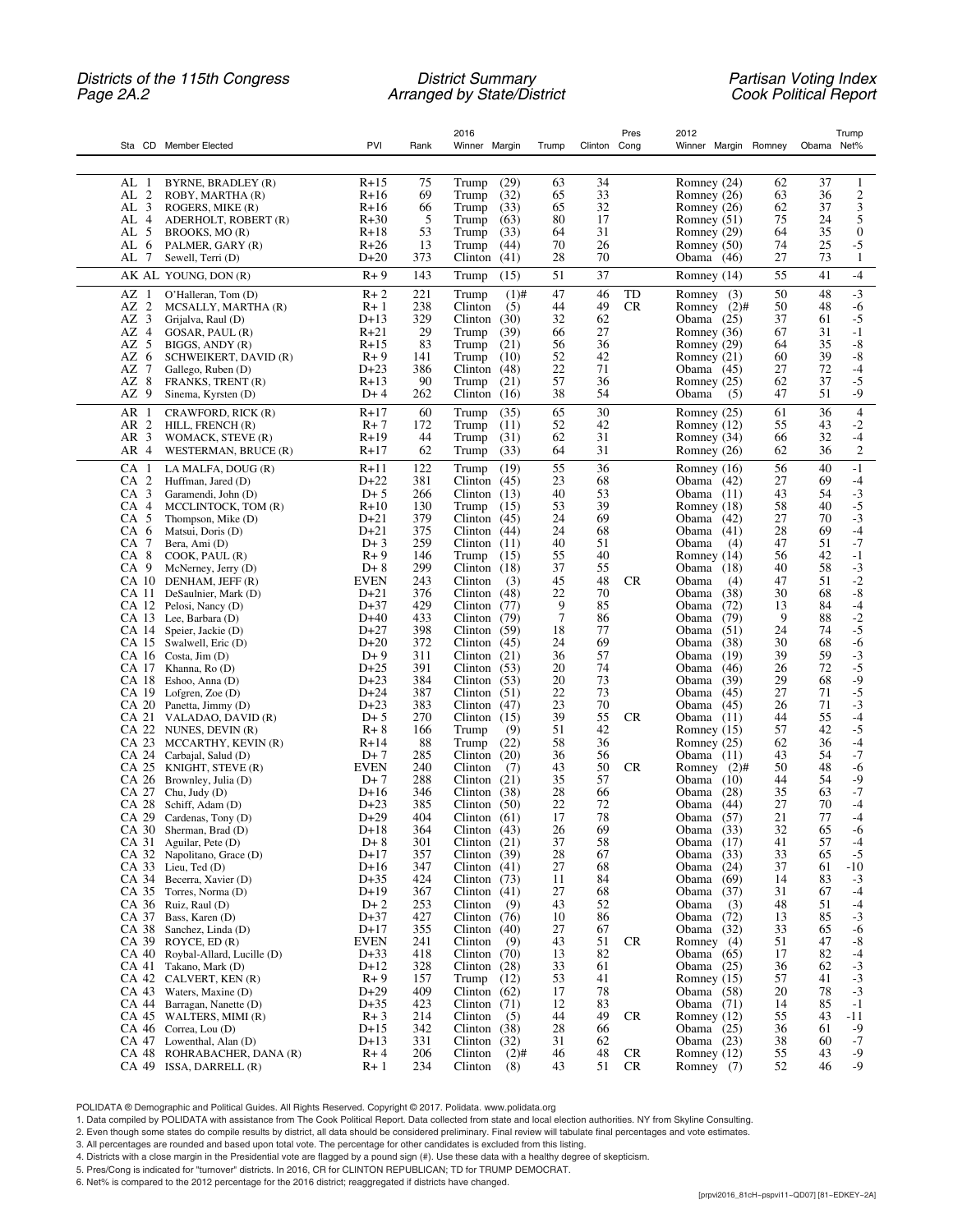|                                                                                |                    |            | 2016                                |          |              | 2012<br>Pres                               |          |            | Trump                    |
|--------------------------------------------------------------------------------|--------------------|------------|-------------------------------------|----------|--------------|--------------------------------------------|----------|------------|--------------------------|
| Sta CD Member Elected                                                          | PVI                | Rank       | Winner Margin                       | Trump    | Clinton Cong | Winner Margin Romney                       |          | Obama Net% |                          |
| CA 50 HUNTER, DUNCAN (R)                                                       | R+11               | 115        | Trump $(15)$                        | 55       | 40           | Romney $(23)$                              | 60       | 38         | -6                       |
| CA 51<br>Vargas, Juan (D)                                                      | $D+22$             | 380        | (49)<br>Clinton                     | 23       | 72           | Obama (41)                                 | 29       | 69         | -6                       |
| CA 52<br>Peters, Scott (D)<br>CA 53<br>Davis, Susan (D)                        | $D+6$<br>$D+14$    | 283<br>339 | Clinton<br>(23)<br>Clinton<br>(35)  | 36<br>30 | 58<br>65     | Obama<br>(6)<br>Obama<br>(25)              | 46<br>36 | 52<br>61   | $-10$<br>$-7$            |
| CO<br>1<br>DeGette, Diana (D)                                                  | $D+21$             | 377        | Clinton                             | 23       | 69           | Obama<br>(40)                              | 29       | 69         | -6                       |
| 2<br>CO.<br>Polis, Jared (D)                                                   | $D+9$              | 308        | (46)<br>Clinton<br>(21)             | 35       | 56           | Obama (18)                                 | 40       | 58         | $-5$                     |
| CO <sub>3</sub><br>TIPTON, SCOTT (R)                                           | $R+6$              | 183        | Trump<br>(12)                       | 52       | 40           | Romney (6)                                 | 52       | 46         | $\overline{0}$           |
| CO<br>$\overline{4}$<br>BUCK, KEN (R)<br>CO <sub>5</sub>                       | $R+13$<br>$R+14$   | 101        | Trump<br>(23)                       | 57<br>57 | 34           | Romney (19)                                | 59<br>59 | 39<br>38   | $-1$                     |
| LAMBORN, DOUG (R)<br>CO <sub>6</sub><br>COFFMAN, MIKE (R)                      | $D+2$              | 89<br>256  | (24)<br>Trump<br>Clinton<br>(9)     | 41       | 33<br>50     | Romney $(21)$<br><b>CR</b><br>Obama<br>(5) | 47       | 52         | $-2$<br>$-5$             |
| CO <sub>7</sub><br>Perlmutter, Ed (D)                                          | $D+6$              | 274        | Clinton<br>(12)                     | 40       | 52           | Obama<br>(15)                              | 42       | 56         | $-2$                     |
| CT<br>$\mathbf{1}$<br>Larson, John (D)                                         | $D+12$             | 325        | (23)<br>Clinton                     | 36       | 59           | Obama<br>(28)                              | 36       | 63         | $\mathbf{1}$             |
| CT<br>$\overline{c}$<br>Courtney, Joe (D)<br>3<br>CT<br>DeLauro, Rosa (D)      | $D+3$<br>$D+9$     | 260<br>313 | Clinton<br>(3)<br>Clinton $(16)$    | 46<br>40 | 49<br>56     | Obama<br>(13)<br>Obama<br>(26)             | 43<br>36 | 56<br>63   | 3<br>4                   |
| $\overline{4}$<br>CT<br>Himes, $Jim (D)$                                       | $D+7$              | 291        | Clinton<br>(23)                     | 37       | 60           | Obama<br>(11)                              | 44       | 55         | -8                       |
| CT<br>5<br>Esty, Elizabeth (D)                                                 | $D+2$              | 254        | Clinton<br>(4)                      | 46       | 50           | (8)<br>Obama                               | 45       | 54         | 1                        |
| DE AL Rochester, Lisa Blunt (D)                                                | $D+6$              | 284        | Clinton<br>(11)                     | 42       | 53           | (19)<br>Obama                              | 40       | 59         | $\overline{c}$           |
| FL<br>-1<br>GAETZ, MATT (R)                                                    | $R + 22$           | 27         | (39)<br>Trump                       | 68       | 28           | Romney (39)                                | 70       | 31         | $-2$                     |
| $\overline{c}$<br>FL<br>DUNN, NEAL (R)<br>FL<br>3<br>YOHO, TED $(R)$           | $R+18$<br>$R + 9$  | 45<br>142  | Trump<br>(36)<br>Trump<br>(16)      | 66<br>56 | 31<br>40     | Romney (31)<br>Romney $(15)$               | 66<br>58 | 35<br>43   | -1<br>$-1$               |
| FL<br>4<br>RUTHERFORD, JOHN (R)                                                | $R+17$             | 56         | (28)<br>Trump                       | 62       | 34           | Romney (34)                                | 67       | 33         | -5                       |
| 5<br>FL<br>Lawson, Al $(D)$                                                    | $D+12$             | 327        | Clinton<br>(25)                     | 36       | 61           | Obama (28)                                 | 36       | 64         | $\overline{0}$           |
| FL<br>6<br>DESANTIS, RON (R)<br>7<br>FL<br>Murphy, Stephanie (D)               | $R+7$<br>EVEN      | 173<br>245 | (17)<br>Trump<br>(7)<br>Clinton     | 57<br>44 | 40<br>51     | Romney $(6)$<br>$(0)$ #                    | 53<br>50 | 47<br>50   | 4<br>-6                  |
| FL<br>8<br>POSEY, BILL (R)                                                     | $R+11$             | 127        | Trump<br>(21)                       | 58       | 38           | Obama<br>Romney (15)                       | 57       | 43         | -1                       |
| FL<br>9<br>Soto, Darren (D)                                                    | $D+5$              | 267        | Clinton<br>(13)                     | 42       | 55           | Obama (12)                                 | 44       | 56         | $-2$                     |
| FL<br>10<br>Demings, Val (D)                                                   | $D+11$             | 320        | (27)<br>Clinton                     | 35       | 62           | Obama (22)                                 | 39       | 61         | $-4$                     |
| FL 11<br>WEBSTER, DANIEL (R)<br>FL 12<br>BILIRAKIS, GUS (R)                    | $R+15$<br>$R+8$    | 81<br>159  | Trump<br>(32)<br>(19)<br>Trump      | 65<br>57 | 33<br>39     | Romney (20)<br>Romney (8)                  | 60<br>54 | 40<br>46   | 5<br>$\overline{4}$      |
| FL 13<br>Crist, Charlie (D)                                                    | $D+2$              | 255        | (3)<br>Clinton                      | 46       | 50           | Obama $(11)$                               | 45       | 55         | $\overline{c}$           |
| FL 14<br>Castor, Kathy (D)                                                     | $D+7$              | 293        | Clinton<br>(18)                     | 39       | 57           | Obama $(17)$                               | 42       | 58         | $-3$                     |
| FL 15<br>ROSS, DENNIS (R)<br>FL<br>16<br>BUCHANAN, VERN (R)                    | $R+6$<br>$R+7$     | 190<br>181 | Trump<br>(10)<br>Trump<br>(11)      | 53<br>54 | 43<br>43     | Romney $(6)$<br>Romney (9)                 | 53<br>54 | 47<br>46   | $\boldsymbol{0}$<br>$-1$ |
| FL 17<br>ROONEY, TOM (R)                                                       | $R+13$             | 103        | Trump<br>(27)                       | 62       | 35           | Romney $(16)$                              | 58       | 42         | 4                        |
| FL 18 MAST, BRIAN (R)                                                          | $R + 5$            | 198        | Trump<br>(9)                        | 53       | 44           | Romney $(4)$                               | 52       | 48         | 1                        |
| FL<br>19<br>ROONEY, FRANCIS (R)<br>FL 20<br>Hastings, Alcee (D)                | $R+13$<br>$D+31$   | 102<br>413 | (22)<br>Trump<br>Clinton<br>(62)    | 60<br>18 | 38<br>80     | Romney (22)<br>Obama<br>(66)               | 61<br>17 | 39<br>83   | $-1$<br>1                |
| FL 21<br>Frankel, Lois (D)                                                     | $D+9$              | 306        | Clinton<br>(20)                     | 39       | 59           | Obama<br>(22)                              | 39       | 61         | $\boldsymbol{0}$         |
| 22<br>FL<br>Deutch, Ted (D)                                                    | $D+6$              | 279        | Clinton<br>(16)                     | 41       | 57           | Obama<br>(13)                              | 43       | 57         | $-2$                     |
| FL 23<br>Schultz, Debbie (D)<br>FL 24                                          | $D+11$<br>$D+34$   | 321<br>419 | Clinton<br>(26)<br>Clinton<br>(67)  | 36<br>16 | 62<br>83     | Obama<br>(24)<br>Obama<br>(72)             | 38<br>14 | 62<br>86   | $-\frac{2}{2}$           |
| Wilson, Frederica (D)<br>FL<br>25<br>DIAZ-BALART, MARIO (R)                    | $R+4$              | 201        | $(2)$ #<br>Trump                    | 50       | 48           | Romney (10)                                | 55       | 45         | $-5$                     |
| FL 26 CURBELO, CARLOS (R)                                                      | $D+6$              | 273        | Clinton $(16)$                      | 41       | 57           | CR.<br>Obama<br>(12)                       | 44       | 56         | $-4$                     |
| FL 27<br>ROS-LEHTINEN, ILEANA (R)                                              | $D+5$              | 268        | Clinton<br>(20)                     | 39       | 59           | <b>CR</b><br>Obama<br>(7)                  | 47       | 53         | $\mbox{-}8$              |
| GA<br>1<br>CARTER, EARL (R)<br>GA 2<br>Bishop, Sanford (D)                     | $R + 9$<br>$D+6$   | 153<br>280 | Trump<br>(16)<br>Clinton<br>(12)    | 56<br>43 | 41<br>55     | Romney (13)<br>Obama (18)                  | 56<br>41 | 43<br>59   | $\mathbf{1}$<br>3        |
| GA 3<br>FERGUSON, DREW (R)                                                     | $R+18$             | 50         | Trump<br>(32)                       | 64       | 33           | Romney (33)                                | 66       | 33         | $-2$                     |
| GA 4<br>Johnson, Henry (D)                                                     | $D+24$             | 390        | Clinton<br>(53)                     | 22       | 75           | Obama (48)                                 | 26       | 74         | $-3$                     |
| GA 5<br>Lewis, John $(D)$<br>GA 6<br>PRICE, TOM (R)                            | $D+34$<br>$R+8$    | 422<br>165 | (73)<br>Clinton<br>Trump<br>$(2)$ # | 12<br>48 | 85<br>47     | Obama (67)<br>Romney (24)                  | 16<br>61 | 83<br>37   | $-4$<br>$-13$            |
| GA 7<br>WOODALL, ROB (R)                                                       | $R + 9$            | 154        | Trump<br>(6)                        | 51       | 45           | Romney (22)                                | 60       | 38         | -9                       |
| GA 8<br>SCOTT, AUSTIN (R)                                                      | $R+15$             | 77         | (29)<br>Trump                       | 63       | 34           | Romney (24)                                | 62       | 38         | $\overline{c}$           |
| GA 9<br>COLLINS, DOUG (R)<br>GA 10 HICE, JODY (R)                              | $R + 31$<br>$R+15$ | 3<br>82    | Trump<br>(59)<br>(26)<br>Trump      | 78<br>61 | 19<br>36     | Romney (58)<br>Romney $(26)$               | 78<br>63 | 21<br>36   | $\boldsymbol{0}$<br>$-1$ |
| GA 11 LOUDERMILK, BARRY (R)                                                    | $R+17$             | 57         | Trump<br>(25)                       | 60       | 35           | Romney (35)                                | 67       | 32         | $^{\rm -7}$              |
| GA 12 ALLEN, RICK (R)                                                          | $R + 9$            | 155        | Trump<br>(16)                       | 57       | 41           | Romney (12)                                | 55       | 44         | $\frac{2}{3}$            |
| GA 13 Scott, David (D)<br>GA 14                                                | $D+20$<br>$R+27$   | 371<br>10  | Clinton $(45)$<br>Trump<br>(53)     | 27<br>75 | 71<br>22     | Obama (39)<br>Romney (48)                  | 30<br>73 | 69<br>25   | $\overline{2}$           |
| GRAVES, TOM (R)<br>HІ<br>Hanabusa, Colleen (D)                                 | $D+17$             | 359        | (33)<br>Clinton                     | 31       | 63           | Obama (41)                                 | 29       | 70         | $\boldsymbol{2}$         |
| 1<br>2<br>HІ<br>Gabbard, Tulsi (D)                                             | $D+19$             | 366        | Clinton<br>(32)                     | 30       | 61           | Obama $(45)$                               | 27       | 71         | 3                        |
| ID<br>$\mathbf{1}$<br>LABRADOR, RAUL (R)<br>ID<br>2<br>SIMPSON, MIKE (R)       | $R+21$<br>$R+17$   | 31<br>61   | Trump<br>(38)<br>(25)<br>Trump      | 64<br>55 | 25<br>30     | Romney (33)<br>Romney (31)                 | 65<br>64 | 32<br>33   | $-1$<br>$-10$            |
| IL<br>$\mathbf{1}$<br>Rush, Bobby (D)                                          | $D+27$             | 400        | Clinton $(53)$                      | 22       | $75\,$       | Obama<br>(59)                              | 20       | 79         | 1                        |
| IL<br>2<br>Kelly, Robin (D)                                                    | $D+29$             | 408        | Clinton $(59)$                      | 19       | 78           | Obama (62)                                 | 19       | 81         | $\boldsymbol{0}$         |
| 3<br>IL<br>Lipinski, Daniel (D)<br>IL<br>$\overline{4}$<br>Gutierrez, Luis (D) | $D+6$<br>$D+33$    | 282<br>417 | Clinton $(15)$<br>Clinton $(68)$    | 39<br>13 | 55<br>81     | Obama (14)<br>Obama (64)                   | 43<br>17 | 56<br>81   | $-3$<br>$-4$             |
| 5<br>IL<br>Quigley, Mike (D)                                                   | $D+20$             | 370        | Clinton $(46)$                      | 24       | 70           | Obama (34)                                 | 32       | 66         | $\mbox{-}8$              |
| IL<br>6<br>ROSKAM, PETER (R)                                                   | $R+2$              | 226        | Clinton<br>(7)                      | 43       | 50           | CR<br>Romney (8)                           | 53       | 45         | -11                      |
| IL<br>7<br>Davis, Danny (D)                                                    | $D+38$             | 430        | Clinton $(77)$                      | 9        | 87           | Obama (76)                                 | 12       | $87\,$     | $-3$                     |

POLIDATA ® Demographic and Political Guides. All Rights Reserved. Copyright © 2017. Polidata. www.polidata.org

1. Data compiled by POLIDATA with assistance from The Cook Political Report. Data collected from state and local election authorities. NY from Skyline Consulting.

2. Even though some states do compile results by district, all data should be considered preliminary. Final review will tabulate final percentages and vote estimates.

3. All percentages are rounded and based upon total vote. The percentage for other candidates is excluded from this listing.

4. Districts with a close margin in the Presidential vote are flagged by a pound sign (#). Use these data with a healthy degree of skepticism.

5. Pres/Cong is indicated for "turnover" districts. In 2016, CR for CLINTON REPUBLICAN; TD for TRUMP DEMOCRAT.

6. Net% is compared to the 2012 percentage for the 2016 district; reaggregated if districts have changed.

[prpvi2016\_81cH~pspvi11~QD07] [81~EDKEY~2A]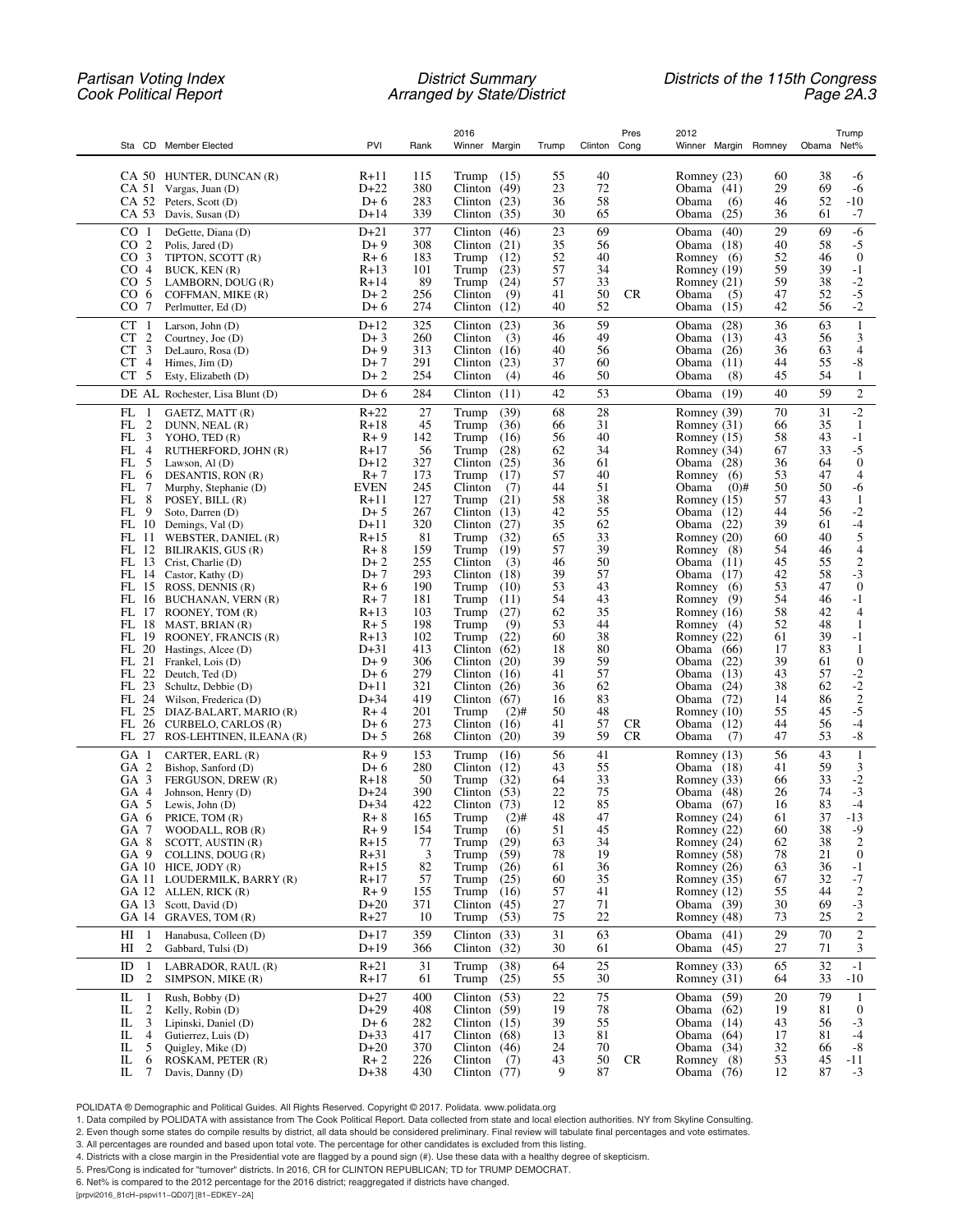### *Districts of the 115th Congress District Summary Partisan Voting Index Page 2A.4 Arranged by State/District Cook Political Report*

| Sta CD Member Elected                                                                                                                                                                                                                                                                                                                                                                 | <b>PVI</b>                                                                                                | Rank                                                                    | 2016<br>Winner Margin                                                                                                                                                                          | Trump                                                          | Pres<br>Clinton Cong                                                 | 2012<br>Winner Margin Romney                                                                                                                                                                                                                         | Trump<br>Obama Net%                                                                                                                                                     |
|---------------------------------------------------------------------------------------------------------------------------------------------------------------------------------------------------------------------------------------------------------------------------------------------------------------------------------------------------------------------------------------|-----------------------------------------------------------------------------------------------------------|-------------------------------------------------------------------------|------------------------------------------------------------------------------------------------------------------------------------------------------------------------------------------------|----------------------------------------------------------------|----------------------------------------------------------------------|------------------------------------------------------------------------------------------------------------------------------------------------------------------------------------------------------------------------------------------------------|-------------------------------------------------------------------------------------------------------------------------------------------------------------------------|
| IL<br>8<br>Krishnamoorthi, Raja (D)<br>IL<br>9<br>Schakowsky, Janice (D)<br>IL<br>10<br>Schneider, Brad (D)<br>IL<br>11<br>Foster, Bill (D)<br>IL<br>12<br>BOST, MICHAEL (R)<br>IL<br>13 DAVIS, RODNEY (R)<br>IL<br>14<br>HULTGREN, RANDALL (R)<br>IL<br>15<br>SHIMKUS, JOHN (R)<br>IL<br>16<br>KINZINGER, ADAM (R)<br>IL<br>17<br>Bustos, Cheri (D)<br>IL<br>18<br>LAHOOD, DARIN (R) | $D+8$<br>$D+18$<br>$D+10$<br>$D+9$<br>$R + 5$<br>$R + 3$<br>$R + 5$<br>$R+21$<br>$R+8$<br>$D+3$<br>$R+15$ | 302<br>363<br>319<br>310<br>195<br>216<br>194<br>28<br>161<br>258<br>80 | Clinton $(22)$<br>Clinton $(45)$<br>Clinton<br>(29)<br>Clinton<br>(23)<br>Trump<br>(15)<br>Trump<br>(5)<br>Trump<br>(4)<br>Trump<br>(46)<br>Trump<br>(17)<br>Trump<br>$(1)$ #<br>Trump<br>(27) | 36<br>25<br>32<br>35<br>55<br>50<br>48<br>71<br>55<br>47<br>60 | 58<br>69<br>61<br>58<br>40<br>44<br>45<br>24<br>38<br>47<br>TD<br>33 | Obama $(17)$<br>41<br>33<br>Obama<br>(32)<br>Obama<br>(16)<br>41<br>Obama<br>(17)<br>41<br>48<br>Obama<br>$(2)$ #<br>49<br>Romney $(0)$ #<br>Romney $(10)$<br>54<br>Romney (30)<br>64<br>Romney (8)<br>53<br>Obama (17)<br>41<br>Romney $(23)$<br>61 | 58<br>-5<br>$-9$<br>65<br>$-9$<br>58<br>58<br>$-5$<br>50<br>7<br>49<br>1<br>44<br>-6<br>$\tau$<br>34<br>$\mathfrak{2}$<br>45<br>57<br>6<br>37<br>0                      |
| IN<br>Visclosky, Peter (D)<br>-1<br>$\overline{c}$<br>IN<br>WALORSKI, JACKIE (R)<br>3<br>IN<br>BANKS, JAMES (R)<br>IN<br>4<br>ROKITA, TODD (R)<br>5<br>IN<br>BROOKS, SUSAN (R)<br>6<br>IN<br>MESSER, LUKE (R)<br>7<br>IN<br>Carson, Andre (D)<br>8<br>IN<br><b>BUCSHON, LARRY (R)</b><br>IN<br>9<br>HOLLINGSWORTH, TREY (R)                                                           | $D+8$<br>$R+11$<br>$R+18$<br>$R+17$<br>$R + 9$<br>$R+18$<br>$D+11$<br>$R+15$<br>$R+13$                    | 298<br>117<br>54<br>64<br>150<br>49<br>324<br>76<br>99                  | (13)<br>Clinton<br>Trump<br>(23)<br>Trump<br>(35)<br>Trump<br>(34)<br>Trump<br>(12)<br>Trump<br>(40)<br>Clinton<br>(23)<br>Trump<br>(34)<br>Trump<br>(27)                                      | 41<br>59<br>65<br>64<br>53<br>68<br>36<br>64<br>61             | 54<br>36<br>30<br>30<br>41<br>27<br>58<br>31<br>34                   | 37<br>Obama (24)<br>Romney $(14)$<br>56<br>Romney $(27)$<br>63<br>Romney (24)<br>61<br>Romney $(17)$<br>58<br>Romney $(23)$<br>60<br>Obama (28)<br>35<br>58<br>Romney (19)<br>57<br>Romney (17)                                                      | 4<br>61<br>3<br>42<br>$\overline{c}$<br>36<br>3<br>37<br>41<br>-5<br>$\overline{7}$<br>37<br>$\boldsymbol{0}$<br>63<br>40<br>6<br>41<br>4                               |
| ΙA<br>-1<br>BLUM, ROD (R)<br>$\overline{c}$<br>IA<br>Loebsack, Dave (D)<br>3<br>IA<br>YOUNG, DAVID (R)<br>IA<br>4<br>KING, STEVE (R)                                                                                                                                                                                                                                                  | $D+1$<br>$D+1$<br>$R+1$<br>$R+11$                                                                         | 250<br>247<br>231<br>125                                                | (4)<br>Trump<br>Trump<br>(4)<br>Trump<br>(4)<br>Trump<br>(27)                                                                                                                                  | 48<br>49<br>48<br>60                                           | 45<br>44<br>TD<br>45<br>33                                           | 42<br>Obama $(14)$<br>43<br>Obama $(13)$<br>Obama<br>47<br>(4)<br>53<br>Romney<br>(8)                                                                                                                                                                | 6<br>56<br>56<br>6<br>51<br>1<br>45<br>7                                                                                                                                |
| KS<br>-1<br>MARSHALL, ROGER (R)<br>$\overline{2}$<br>KS<br>JENKINS, LYNN (R)<br>3<br>KS<br>YODER, KEVIN (R)<br>KS 4<br>POMPEO, MIKE (R)                                                                                                                                                                                                                                               | $R + 24$<br>$R+10$<br>$R+4$<br>$R+15$                                                                     | 19<br>134<br>212<br>74                                                  | (45)<br>Trump<br>Trump<br>(18)<br>Clinton<br>$(1)$ #<br>Trump<br>(27)                                                                                                                          | 69<br>56<br>46<br>60                                           | 24<br>37<br>47<br>CR<br>33                                           | 70<br>Romney (42)<br>Romney (13)<br>55<br>54<br>Romney $(10)$<br>62<br>Romney (26)                                                                                                                                                                   | 28<br>$-1$<br>$\boldsymbol{0}$<br>42<br>44<br>-8<br>36<br>$-2$                                                                                                          |
| KY 1<br>COMER, JAMES (R)<br>KY 2<br>GUTHRIE, S. BRETT (R)<br>KY 3<br>Yarmuth, John (D)<br>KY 4<br>MASSIE, THOMAS (R)<br>KY 5<br>ROGERS, HAROLD (R)<br>KY 6<br>BARR, ANDY (R)                                                                                                                                                                                                          | $R + 23$<br>$R+19$<br>$D+6$<br>$R+18$<br>$R + 31$<br>$R + 9$                                              | 25<br>42<br>275<br>48<br>4<br>149                                       | (49)<br>Trump<br>Trump<br>(40)<br>Clinton<br>(15)<br>Trump<br>(36)<br>Trump<br>(62)<br>Trump<br>(15)                                                                                           | 72<br>68<br>40<br>65<br>80<br>55                               | 24<br>28<br>55<br>29<br>18<br>39                                     | Romney (34)<br>66<br>Romney (28)<br>63<br>Obama $(13)$<br>43<br>Romney (29)<br>63<br>Romney (52)<br>75<br>56<br>Romney (14)                                                                                                                          | 32<br>6<br>35<br>4<br>$-3$<br>56<br>$\overline{c}$<br>35<br>5<br>23<br>42<br>$-1$                                                                                       |
| $LA$ 1<br>SCALISE, STEVE (R)<br>$\overline{c}$<br>LA<br>Richmond, Cedric (D)<br>3<br>LA.<br>HIGGINS, $CLAY(R)$<br>LA<br>4<br>JOHNSON, MIKE (R)<br>5<br>LA<br>ABRAHAM, RALPH (R)<br>LA 6<br>GRAVES, GARRET (R)                                                                                                                                                                         | $R + 24$<br>$D+25$<br>$R+20$<br>$R+13$<br>$R+15$<br>$R+19$                                                | 22<br>393<br>35<br>104<br>78<br>43                                      | Trump<br>(42)<br>Clinton<br>(53)<br>(38)<br>Trump<br>Trump<br>(24)<br>Trump<br>(29)<br>Trump<br>(34)                                                                                           | 69<br>22<br>67<br>61<br>64<br>65                               | 27<br>75<br>29<br>37<br>34<br>31                                     | 71<br>Romney (44)<br>23<br>Obama (53)<br>Romney (34)<br>66<br>59<br>Romney $(19)$<br>61<br>Romney (23)<br>Romney (34)<br>66                                                                                                                          | $\mbox{-}2$<br>27<br>$\boldsymbol{0}$<br>76<br>32<br>1<br>$\mathfrak{2}$<br>40<br>38<br>3<br>$-1$<br>32                                                                 |
| ME <sub>1</sub><br>Pingree, Chellie (D)<br>ME 2<br>POLIQUIN, BRUCE (R)                                                                                                                                                                                                                                                                                                                | $D+8$<br>$R+2$                                                                                            | 300<br>222                                                              | (15)<br>Clinton<br>Trump<br>(10)                                                                                                                                                               | 39<br>51                                                       | 54<br>41                                                             | 38<br>Obama<br>(21)<br>Obama<br>(9)<br>44                                                                                                                                                                                                            | 59<br>1<br>7<br>53                                                                                                                                                      |
| MD <sub>1</sub><br>HARRIS, ANDY (R)<br>MD <sub>2</sub><br>Ruppersberger, C. A. Dutch (D)<br>MD 3<br>Sarbanes, John (D)<br>MD <sub>4</sub><br>Brown, Anthony (D)<br>MD 5<br>Hoyer, Steny (D)<br>MD 6<br>Delaney, John (D)<br>MD 7<br>Cummings, Elijah (D)<br>$MD_8$<br>Raskin, Jamie (D)                                                                                               | $R+14$<br>$D+11$<br>$D+13$<br>$D+28$<br>$D+16$<br>$D+6$<br>D+26<br>$D+14$                                 | 86<br>322<br>332<br>401<br>350<br>272<br>394<br>337                     | Trump<br>(25)<br>Clinton<br>(21)<br>Clinton<br>(31)<br>Clinton $(57)$<br>(34)<br>Clinton<br>Clinton $(15)$<br>Clinton $(53)$<br>Clinton $(33)$                                                 | 60<br>37<br>32<br>20<br>31<br>40<br>22<br>31                   | 35<br>58<br>63<br>77<br>65<br>55<br>74<br>64                         | Romney $(23)$<br>61<br>Obama (28)<br>35<br>37<br>Obama<br>(25)<br>Obama<br>(57)<br>21<br>32<br>Obama<br>(34)<br>43<br>Obama $(12)$<br>23<br>Obama $(53)$<br>Obama<br>(27)<br>36                                                                      | 37<br>$-1$<br>$\overline{c}$<br>63<br>-5<br>61<br>78<br>$-1$<br>$-1$<br>66<br>$-3$<br>55<br>76<br>$-1$<br>62<br>$-5$                                                    |
| MA <sub>1</sub><br>Neal, Richard (D)<br>MA <sub>2</sub><br>McGovern, James (D)<br>MA <sub>3</sub><br>Tsongas, Nicola (D)<br>MA 4<br>Kennedy, Joseph (D)<br>MA 5<br>Clark, Katherine (D)<br>MA 6<br>Moulton, Seth (D)<br>MA 7<br>Capuano, Michael (D)<br>MA 8<br>Lynch, Stephen (D)<br>MA 9<br>Keating, William (D)                                                                    | $D+12$<br>$D+9$<br>$D+9$<br>$D+9$<br>$D+18$<br>$D+6$<br>$D+34$<br>$D+10$<br>$D+4$                         | 326<br>305<br>303<br>307<br>362<br>281<br>421<br>315<br>265             | Clinton $(20)$<br>Clinton $(19)$<br>Clinton $(23)$<br>Clinton $(24)$<br>Clinton $(43)$<br>Clinton $(18)$<br>Clinton $(71)$<br>Clinton $(26)$<br>Clinton $(11)$                                 | 36<br>36<br>35<br>34<br>25<br>38<br>12<br>34<br>41             | 56<br>55<br>57<br>58<br>68<br>55<br>83<br>60<br>52                   | Obama<br>(30)<br>34<br>Obama<br>(20)<br>39<br>Obama<br>41<br>(16)<br>Obama<br>(16)<br>41<br>Obama<br>33<br>(32)<br>Obama<br>44<br>(11)<br>Obama<br>(67)<br>16<br>Obama<br>(17)<br>41<br>Obama<br>43<br>(12)                                          | $\boldsymbol{2}$<br>64<br>$-3$<br>59<br>$^{\rm -7}$<br>57<br>$^{\rm -7}$<br>57<br>$\text{-}8$<br>65<br>55<br>-6<br>82<br>$-4$<br>$^{\rm -7}$<br>58<br>$\mbox{-}2$<br>55 |
| $MI_1$<br>BERGMAN, JACK (R)<br>$\overline{\mathbf{c}}$<br>MI<br>HUIZENGA, BILL (R)<br>$\mathfrak{Z}$<br>MI<br>AMASH, JUSTIN (R)<br>$\overline{4}$<br>МI<br>MOOLENAAR, JOHN (R)<br>5<br>MI<br>Kildee, Daniel (D)<br>6<br>MI<br><b>UPTON, FRED <math>(R)</math></b><br>7<br>МI<br>WALBERG, TIM (R)<br>8<br>MI<br>BISHOP, MIKE (R)<br>MI 9<br>Levin, Sander (D)                          | $R + 9$<br>$R + 9$<br>$R+6$<br>$R+10$<br>$D+5$<br>$R+4$<br>$R+7$<br>$R+4$<br>$D+4$                        | 145<br>140<br>186<br>131<br>269<br>204<br>179<br>205<br>264             | Trump<br>(21)<br>Trump<br>(17)<br>Trump<br>(9)<br>(25)<br>Trump<br>Clinton<br>(4)<br>Trump<br>(8)<br>Trump<br>(17)<br>Trump<br>(7)<br>Clinton<br>(8)                                           | 58<br>55<br>52<br>59<br>45<br>51<br>56<br>51<br>44             | 37<br>38<br>42<br>35<br>50<br>43<br>39<br>44<br>51                   | Romney (8)<br>54<br>Romney $(13)$<br>56<br>Romney (7)<br>53<br>Romney (8)<br>53<br>38<br>Obama $(22)$<br>Romney $(1)$ #<br>50<br>51<br>Romney $(3)$<br>51<br>Romney $(3)$<br>Obama (15)<br>42                                                        | $\overline{4}$<br>45<br>43<br>$-1$<br>$\frac{-2}{6}$<br>46<br>45<br>61<br>7<br>49<br>$\mathbf{1}$<br>48<br>5<br>48<br>$-1$<br>57<br>2                                   |

POLIDATA ® Demographic and Political Guides. All Rights Reserved. Copyright © 2017. Polidata. www.polidata.org

1. Data compiled by POLIDATA with assistance from The Cook Political Report. Data collected from state and local election authorities. NY from Skyline Consulting.

2. Even though some states do compile results by district, all data should be considered preliminary. Final review will tabulate final percentages and vote estimates.

3. All percentages are rounded and based upon total vote. The percentage for other candidates is excluded from this listing.

- 4. Districts with a close margin in the Presidential vote are flagged by a pound sign (#). Use these data with a healthy degree of skepticism.<br>5. Pres/Cong is indicated for "turnover" districts. In 2016, CR for CLINTON REP
- 6. Net% is compared to the 2012 percentage for the 2016 district; reaggregated if districts have changed.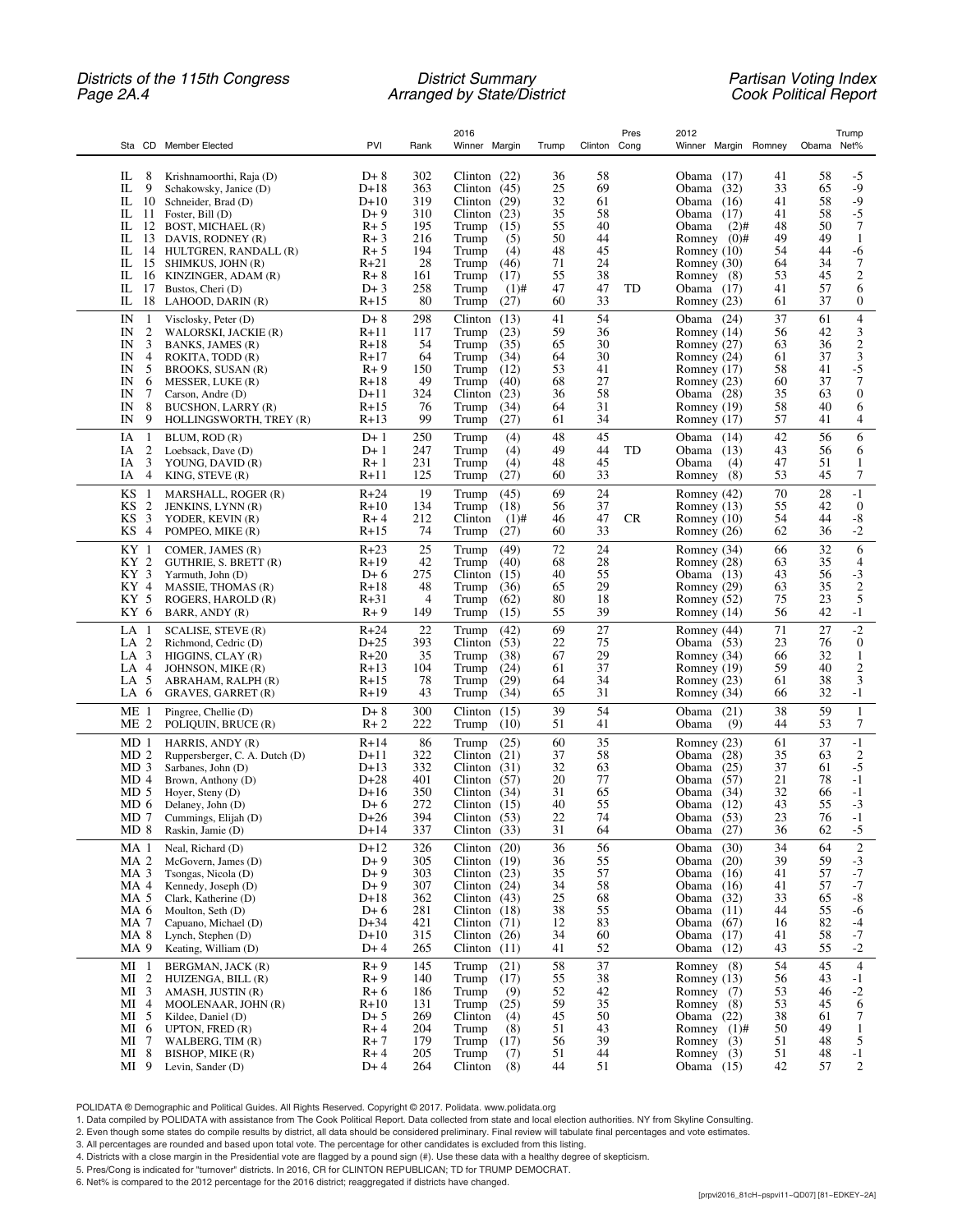| Sta CD Member Elected                                                            | PVI                  | Rank       | 2016<br>Winner Margin                 | Trump    | Clinton Cong | Pres      | 2012<br>Winner Margin Romney      |          | Obama Net% | Trump                 |
|----------------------------------------------------------------------------------|----------------------|------------|---------------------------------------|----------|--------------|-----------|-----------------------------------|----------|------------|-----------------------|
|                                                                                  |                      |            |                                       |          |              |           |                                   |          |            |                       |
| MI 10 MITCHELL, PAUL (R)                                                         | $R+13$               | 98         | Trump<br>(32)                         | 64       | 32           |           | Romney $(12)$                     | 55       | 44         | 9                     |
| MI 11<br>TROTT, DAVE (R)                                                         | $R+4$                | 207        | (4)<br>Trump                          | 49       | 45           |           | Romney (5)                        | 52       | 47         | $-3$                  |
| MI 12 Dingell, Debbie (D)<br>MI 13<br>Conyers, John (D)                          | $D+14$<br>$D+32$     | 336<br>415 | Clinton<br>(26)<br>Clinton<br>(61)    | 34<br>18 | 61<br>79     |           | Obama (34)<br>Obama<br>(71)       | 33<br>14 | 66<br>85   | 1<br>4                |
| MI 14 Lawrence, Brenda (D)                                                       | $D+30$               | 410        | Clinton<br>(61)                       | 18       | 79           |           | Obama<br>(62)                     | 19       | 81         | $\boldsymbol{0}$      |
| MN 1<br>Walz, Tim (D)                                                            | $R + 5$              | 193        | (15)<br>Trump                         | 53       | 38           | TD        | $(1)$ #<br>Obama                  | 48       | 49         | 5                     |
| MN <sub>2</sub><br>LEWIS, JASON (R)                                              | $R + 2$              | 225        | Trump<br>$(1)$ #                      | 46       | 45           |           | Obama<br>$(0)$ #                  | 49       | 49         | $-3$                  |
| MN <sub>3</sub><br>PAULSEN, ERIK (R)<br>MN <sub>4</sub>                          | $D+1$<br>$D+14$      | 251<br>334 | Clinton<br>(9)<br>Clinton<br>(31)     | 41<br>30 | 50<br>61     | CR.       | Obama<br>$(1)$ #<br>Obama<br>(27) | 49<br>35 | 50<br>62   | $-8$<br>-5            |
| McCollum, Betty (D)<br>MN <sub>5</sub><br>Ellison, Keith (D)                     | $D+26$               | 396        | Clinton<br>(55)                       | 18       | 73           |           | Obama<br>(49)                     | 24       | 73         | -6                    |
| MN <sub>6</sub><br>EMMER, TOM (R)                                                | $R+12$               | 106        | Trump<br>(26)                         | 58       | 33           |           | Romney (15)                       | 56       | 41         | $\overline{c}$        |
| MN <sub>7</sub><br>Peterson, Collin (D)                                          | $R+12$               | 107        | Trump<br>(31)                         | 61       | 31           | TD        | Romney $(10)$                     | 54       | 44         | 8                     |
| MN <sub>8</sub><br>Nolan, Rick (D)                                               | $R+4$                | 202        | Trump<br>(16)                         | 54       | 38           | TD        | Obama<br>(6)                      | 46       | 52         | 8                     |
| MS <sub>1</sub><br>KELLY, TRENT (R)<br>MS <sub>2</sub><br>Thompson, Bennie (D)   | $R+16$<br>$D+14$     | 70<br>338  | (33)<br>Trump<br>Clinton<br>(28)      | 65<br>35 | 32<br>64     |           | Romney (25)<br>Obama $(33)$       | 62<br>33 | 37<br>66   | $\overline{4}$<br>2   |
| MS <sub>3</sub><br>HARPER, GREGG (R)                                             | $R + 13$             | 95         | (25)<br>Trump                         | 61       | 37           |           | Romney $(21)$                     | 60       | 39         | 1                     |
| MS <sub>4</sub><br>PALAZZO, STEVEN (R)                                           | $R+21$               | 30         | Trump<br>(41)                         | 69       | 28           |           | Romney (36)                       | 68       | 31         | 2                     |
| MO <sub>1</sub><br>Clay, Lacy $(D)$                                              | $D+29$               | 405        | (58)<br>Clinton                       | 19       | 77           |           | Obama (61)                        | 19       | 80         | $\boldsymbol{0}$      |
| MO <sub>2</sub><br>WAGNER, ANN (R)<br>MO <sub>3</sub><br>LUETKEMEYER, BLAINE (R) | $R + 8$<br>$R+18$    | 160<br>46  | Trump<br>(10)<br>(39)<br>Trump        | 53<br>67 | 42<br>28     |           | Romney $(16)$<br>Romney (26)      | 57<br>62 | 42<br>36   | -5<br>5               |
| MO 4<br>HARTZLER, VICKY (R)                                                      | $R+17$               | 55         | Trump<br>(36)                         | 65       | 29           |           | Romney $(25)$                     | 61       | 36         | 4                     |
| MO <sub>5</sub><br>Cleaver, Emanuel (D)                                          | $D+7$                | 292        | Clinton<br>(15)                       | 40       | 55           |           | Obama $(20)$                      | 39       | 59         | $\boldsymbol{0}$      |
| MO 6<br>GRAVES, SAM (R)                                                          | $R+16$               | 73         | (32)<br>Trump                         | 63       | 31           |           | Romney (22)                       | 60       | 38         | $\overline{4}$        |
| MO 7<br>LONG, BILLY $(R)$<br>$MO_8$<br>SMITH, JASON (R)                          | $R + 23$<br>$R + 24$ | 24<br>21   | Trump<br>(46)<br>(54)<br>Trump        | 70<br>75 | 25<br>21     |           | Romney (37)<br>Romney (34)        | 68<br>66 | 30<br>32   | 3<br>9                |
| MT AL<br>ZINKE, RYAN (R)                                                         | $R+11$               | 128        | Trump<br>(20)                         | 56       | 36           |           | Romney (14)                       | 55       | 42         | $\mathbf{1}$          |
| NE<br>FORTENBERRY, JEFF (R)                                                      | $R+11$               | 114        | (21)<br>Trump                         | 56       | 36           |           | Romney $(17)$                     | 57       | 41         | $-1$                  |
| $\overline{c}$<br>NE<br>BACON, DON (R)                                           | $R+4$                | 208        | $(2)$ #<br>Trump                      | 47       | 45           |           | Romney (7)                        | 53       | 46         | -5                    |
| $\overline{3}$<br>NE<br>SMITH, ADRIAN (R)                                        | $R + 27$             | 11         | Trump<br>(54)                         | 74       | 20           |           | Romney (42)                       | 70       | 28         | 4                     |
| NV 1<br>Titus, Dina (D)                                                          | $D+15$               | 341        | (29)<br>Clinton                       | 33       | 62           |           | Obama (33)                        | 32       | 65         | $\boldsymbol{0}$      |
| $\overline{2}$<br>NV.<br>AMODEI, MARK (R)<br>NV <sub>3</sub>                     | $R+7$<br>$R + 2$     | 178<br>229 | (12)<br>Trump<br>Trump<br>$(1)$ #     | 52<br>48 | 40<br>47     | TD        | Romney (8)<br>Obama<br>$(1)$ #    | 53<br>49 | 45<br>49   | $-1$<br>$-1$          |
| Rosen, Jacky (D)<br>NV 4<br>Kihuen, Ruben (D)                                    | $D+3$                | 257        | (5)<br>Clinton                        | 45       | 50           |           | Obama<br>(11)                     | 44       | 54         | 1                     |
| NH<br>Shea-Porter, Carol (D)<br>-1                                               | $R + 2$              | 230        | $(2)$ #<br>Trump                      | 48       | 46           | TD        | $(2)$ #<br>Obama                  | 48       | 50         | $-1$                  |
| NH 2<br>Kuster, Ann (D)                                                          | $D+2$                | 252        | Clinton<br>$(2)$ #                    | 45       | 48           |           | Obama<br>(10)                     | 44       | 54         | 1                     |
| NJ<br>Norcross, Donald (D)<br>1                                                  | $D+13$               | 330        | (25)<br>Clinton                       | 36       | 61           |           | (32)<br>Obama                     | 34       | 66         | $\overline{c}$        |
| $\overline{2}$<br>NJ<br>LOBIONDO, FRANK (R)<br>3<br>NJ<br>MACARTHUR, TOM (R)     | $R+1$<br>$R + 2$     | 237<br>224 | Trump<br>(5)<br>Trump<br>(6)          | 51<br>51 | 46<br>45     |           | Obama<br>(8)<br>Obama<br>(5)      | 46<br>48 | 54<br>52   | 5<br>4                |
| 4<br>NJ.<br>SMITH, CHRISTOPHER (R)                                               | $R+8$                | 168        | (15)<br>Trump                         | 56       | 41           |           | Romney $(10)$                     | 55       | 45         | 1                     |
| 5<br>NJ<br>Gottheimer, Joshua (D)                                                | $R + 3$              | 220        | Trump<br>$(1)$ #                      | 49       | 48           | TD        | Romney $(3)$                      | 52       | 49         | $-3$                  |
| NJ<br>6<br>Pallone, Frank (D)                                                    | $D+9$                | 304        | Clinton $(16)$                        | 41       | 56           |           | Obama (24)                        | 38       | 62<br>47   | 3                     |
| 7<br>NJ<br>LANCE, LEONARD (R)<br>8<br>NJ<br>Sires, Albio (D)                     | $R + 3$<br>$D+27$    | 218<br>399 | Clinton<br>$(1)$ #<br>Clinton<br>(54) | 48<br>22 | 49<br>76     | <b>CR</b> | Romney $(6)$<br>Obama<br>(58)     | 53<br>21 | 79         | -6<br>1               |
| 9<br>NJ<br>Pascrell, Bill (D)                                                    | $D+16$               | 351        | (31)<br>Clinton                       | 33       | 64           |           | Obama<br>(38)                     | 31       | 69         | 2                     |
| 10<br>NJ.<br>Payne, Donald (D)                                                   | $D+36$               | 425        | Clinton<br>(72)                       | 13       | 85           |           | Obama<br>(77)                     | 12       | 88         | 1                     |
| NJ<br>-11<br>FRELINGHUYSEN, RODNEY (R)                                           | $R+3$                | 213        | Trump<br>$(1)$ #                      | 49       | 48           |           | Romney $(6)$                      | 53       | 47         | $-4$                  |
| NJ.<br>12 Watson Coleman, Bonnie (D)                                             | $D+16$               | 348        | Clinton $(33)$                        | 32       | 65           |           | Obama<br>(35)                     | 33       | 67         | $-1$                  |
| NM 1<br>Lujan Grisham, Michelle (D)<br>NM <sub>2</sub><br>PEARCE, STEVE (R)      | $D+7$<br>$R+6$       | 294<br>184 | Clinton $(17)$<br>Trump $(10)$        | 35<br>50 | 52<br>40     |           | Obama (16)<br>Romney (7)          | 40<br>52 | 55<br>45   | $-5$<br>$-2$          |
| NM <sub>3</sub><br>Lujan, Ben Ray (D)                                            | $D+8$                | 296        | Clinton $(15)$                        | 37       | 52           |           | Obama<br>(19)                     | 39       | 58         | $\mbox{-}2$           |
| NY <sub>1</sub><br>ZELDIN, LEE (R)                                               | $R + 5$              | 200        | Trump<br>(12)                         | 54       | 42           |           | Obama<br>$(1)$ #                  | 49       | 50         | $\sqrt{5}$            |
| NY 2<br>KING, PETER (R)                                                          | $R + 3$              | 219        | Trump<br>(9)                          | 53       | 44           |           | Obama<br>(4)                      | 47       | 52         | 5                     |
| NY <sub>3</sub><br>Suozzi, Thomas (D)                                            | $D+1$                | 249        | (6)<br>Clinton                        | 45       | 51           |           | Obama<br>(3)                      | 48       | 51         | $-3$                  |
| NY 4<br>Rice, Kathleen (D)<br>Meeks, Gregory (D)                                 | $D+4$<br>$D+37$      | 263        | Clinton<br>(10)                       | 43       | 53           |           | Obama<br>(12)                     | 43<br>10 | 56<br>90   | $\boldsymbol{0}$<br>3 |
| NY 5<br>${\rm NY}~6$<br>Meng, Grace (D)                                          | $D+16$               | 428<br>352 | Clinton<br>(73)<br>Clinton $(33)$     | 13<br>32 | 85<br>65     |           | Obama<br>(80)<br>Obama<br>(37)    | 31       | 68         | $\mathbf{1}$          |
| NY 7<br>Velazquez, Nydia (D)                                                     | $D+38$               | 431        | Clinton<br>(76)                       | 10       | 86           |           | Obama<br>(78)                     | 10       | 89         | $\boldsymbol{0}$      |
| NY 8<br>Jeffries, Hakeem (D)                                                     | $D+36$               | 426        | Clinton $(71)$                        | 13       | 84           |           | Obama<br>(79)                     | 10       | 89         | 3                     |
| NY 9<br>Clarke, Yvette (D)                                                       | $D+34$               | 420        | Clinton $(69)$                        | 14       | 83           |           | Obama<br>(71)                     | 14       | 85         | $\boldsymbol{0}$      |
| NY 10<br>Nadler, Jerrold (D)<br>NY 11                                            | $D+26$<br>$R + 3$    | 395<br>217 | Clinton $(59)$<br>Trump<br>(10)       | 19<br>53 | 78<br>44     |           | Obama<br>(49)<br>Obama            | 25<br>47 | 74<br>52   | -6<br>6               |
| DONOVAN, DAN (R)<br>NY 12<br>Maloney, Carolyn (D)                                | $D+31$               | 411        | Clinton<br>(69)                       | 13       | 82           |           | (4)<br>Obama<br>(55)              | 22       | 77         | $-8$                  |
| NY 13<br>Espaillat, Adriano (D)                                                  | $D+43$               | 434        | Clinton $(86)$                        | 5        | 92           |           | Obama<br>(90)                     | 5        | 95         | $\mathbf{1}$          |
| Crowley, Joseph (D)<br>NY 14                                                     | $D+29$               | 406        | Clinton $(58)$                        | 20       | 77           |           | Obama<br>(62)                     | 18       | 81         | $\mathbf{1}$          |
| NY 15<br>Serrano, Jose (D)                                                       | $D+44$               | 435        | Clinton $(89)$                        | 5        | 94           |           | Obama<br>(94)                     | 3        | 97         | $\overline{c}$        |
| NY 16<br>Engel, Eliot (D)<br>NY 17 Lowey, Nita (D)                               | $D+24$<br>$D+7$      | 389<br>295 | Clinton $(52)$<br>Clinton $(20)$      | 22<br>38 | 75<br>58     |           | Obama<br>(48)<br>Obama $(15)$     | 26<br>42 | 74<br>57   | $-3$<br>$-4$          |
| NY 18 Maloney, Sean Patrick (D)                                                  | $R+1$                | 236        | Trump<br>$(2)$ #                      | 49       | 47           | TD        | Obama<br>(4)                      | 47       | 51         | $\overline{2}$        |

POLIDATA ® Demographic and Political Guides. All Rights Reserved. Copyright © 2017. Polidata. www.polidata.org

1. Data compiled by POLIDATA with assistance from The Cook Political Report. Data collected from state and local election authorities. NY from Skyline Consulting.

2. Even though some states do compile results by district, all data should be considered preliminary. Final review will tabulate final percentages and vote estimates.

3. All percentages are rounded and based upon total vote. The percentage for other candidates is excluded from this listing.

4. Districts with a close margin in the Presidential vote are flagged by a pound sign (#). Use these data with a healthy degree of skepticism.

5. Pres/Cong is indicated for "turnover" districts. In 2016, CR for CLINTON REPUBLICAN; TD for TRUMP DEMOCRAT.

6. Net% is compared to the 2012 percentage for the 2016 district; reaggregated if districts have changed.

[prpvi2016\_81cH~pspvi11~QD07] [81~EDKEY~2A]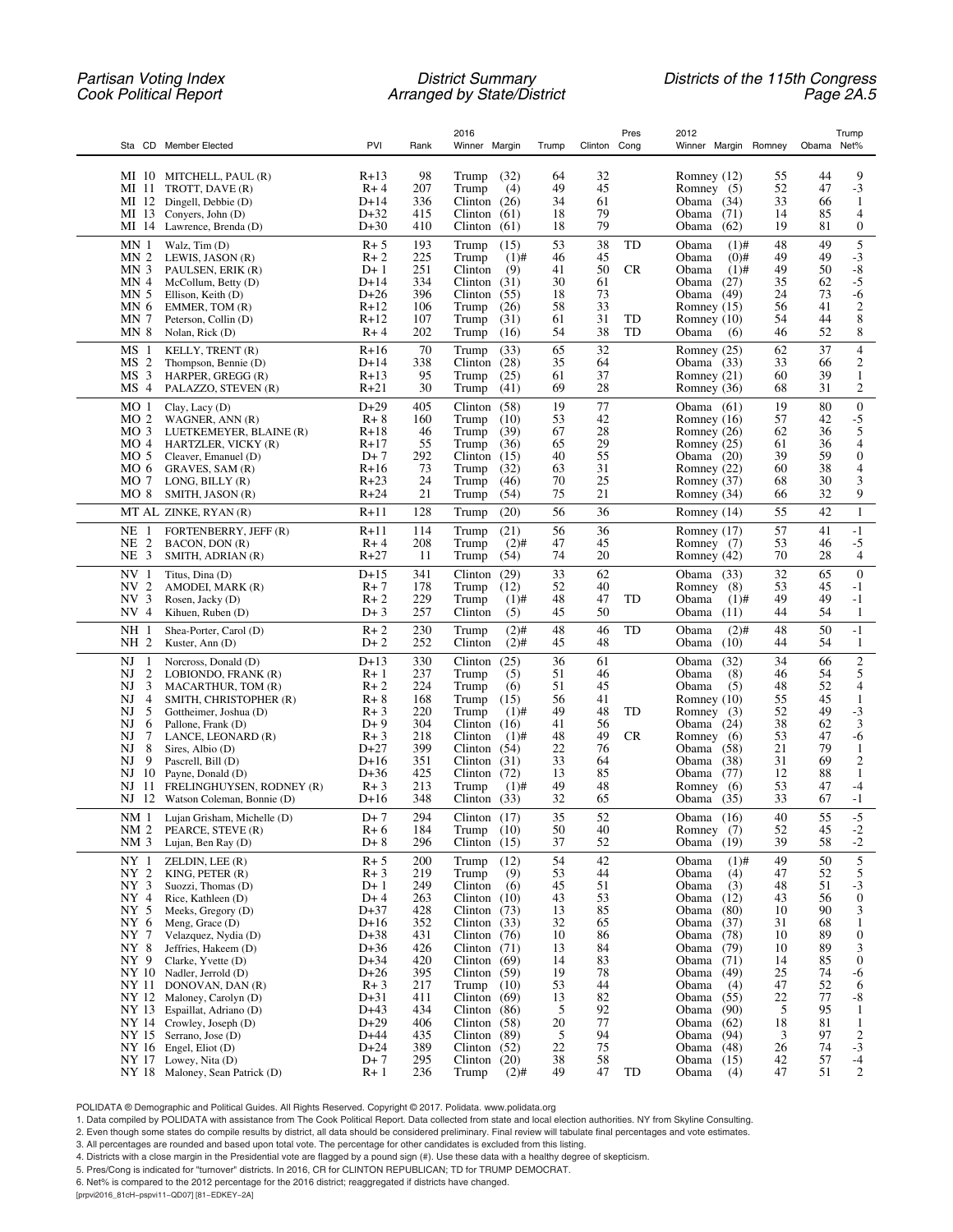### *Districts of the 115th Congress District Summary Partisan Voting Index Page 2A.6 Arranged by State/District Cook Political Report*

|                                                                  |                    |            | 2016                                   |          | Pres            | 2012                                         | Trump                                        |
|------------------------------------------------------------------|--------------------|------------|----------------------------------------|----------|-----------------|----------------------------------------------|----------------------------------------------|
| Sta CD Member Elected                                            | PVI                | Rank       | Winner Margin                          | Trump    | Clinton Cong    | Winner Margin Romney                         | Obama Net%                                   |
| NY 19 FASO, JOHN (R)                                             | $R+2$              | 227        | (7)<br>Trump                           | 50       | 44              | Obama<br>(6)<br>46                           | 52<br>4                                      |
| NY 20 Tonko, Paul (D)                                            | $D+7$              | 290        | (13)<br>Clinton                        | 40       | 53              | (20)<br>39<br>Obama                          | 59<br>1                                      |
| NY 21 STEFANIK, ELISE (R)                                        | $R+4$              | 211        | Trump<br>(14)                          | 53       | 39              | Obama<br>(6)<br>46                           | 7<br>52                                      |
| NY 22<br>TENNEY, CLAUDIA (R)                                     | $R+6$              | 188        | Trump<br>(15)                          | 54       | 39              | Romney<br>$(1)$ #<br>49                      | 49<br>5                                      |
| NY 23 REED, THOMAS (R)                                           | $R+6$              | 187        | Trump<br>(15)                          | 54       | 39              | 50<br>Romney $(1)$ #                         | 48<br>4                                      |
| NY 24<br>KATKO, JOHN (R)<br>NY 25                                | $D+3$<br>$D+8$     | 261<br>297 | Clinton<br>(4)<br>Clinton<br>(16)      | 45<br>39 | 49<br>CR.<br>55 | Obama $(16)$<br>41<br>39<br>Obama (19)       | 57<br>4<br>59<br>$-1$                        |
| Slaughter, Louise (D)<br>NY 26<br>Higgins, Brian (D)             | $D+11$             | 323        | (20)<br>Clinton                        | 38       | 58              | Obama (30)<br>34                             | 64<br>$\overline{4}$                         |
| NY 27<br>COLLINS, CHRIS (R)                                      | R+11               | 119        | Trump<br>(24)                          | 59       | 35              | Romney (12)<br>55                            | 43<br>$\overline{4}$                         |
| NC<br>-1<br>Butterfield, G.K. (D)                                | $D+17$             | 358        | (37)<br>Clinton                        | 30       | 67              | 32<br>Obama (36)                             | $-2$<br>68                                   |
| NC<br>$\overline{c}$<br>HOLDING, GEORGE (R)                      | $R+7$              | 174        | Trump<br>(12)                          | 54       | 42              | Romney (11)<br>55                            | 44<br>$-1$                                   |
| 3<br>NC<br>JONES, WALTER (R)                                     | $R+12$             | 108        | (24)<br>Trump                          | 60       | 36              | 58<br>Romney (17)                            | $\overline{c}$<br>41                         |
| NC<br>$\overline{4}$<br>Price, David (D)<br>NC <sub>5</sub>      | $D+17$<br>$R+10$   | 353<br>137 | Clinton<br>(40)<br>Trump<br>(17)       | 27<br>57 | 68<br>39        | 35<br>Obama $(29)$<br>Romney (14)<br>56      | $-7$<br>64<br>$\boldsymbol{0}$<br>42         |
| FOXX, VIRGINIA (R)<br>NC $6$<br>WALKER, B. MARK (R)              | $R + 9$            | 158        | Trump<br>(15)                          | 56       | 41              | Romney (13)<br>56                            | 43<br>$\boldsymbol{0}$                       |
| 7<br>NC.<br>ROUZER, DAVID (R)                                    | $R + 9$            | 139        | Trump<br>(18)                          | 57       | 39              | Romney $(13)$<br>56                          | 43<br>1                                      |
| NC 8<br>HUDSON, RICHARD (R)                                      | $R+8$              | 162        | Trump<br>(15)                          | 56       | 41              | 55<br>Romney (10)                            | 44<br>1                                      |
| NC <sub>9</sub><br>PITTENGER, ROBERT (R)                         | $R+8$              | 171        | Trump<br>(12)                          | 54       | 42              | 55<br>Romney (12)                            | 44<br>$-1$                                   |
| NC 10 MCHENRY, PATRICK (R)                                       | $R+12$             | 105        | (24)<br>Trump                          | 60       | 36              | 58<br>Romney (18)                            | $\boldsymbol{2}$<br>40                       |
| NC 11<br>MEADOWS, MARK (R)                                       | R+14               | 84         | (29)<br>Trump                          | 62       | 33              | 59<br>Romney (20)                            | 3<br>39                                      |
| NC 12<br>Adams, Alma (D)<br>$NC$ 13 BUDD, TED $(R)$              | $D+18$<br>$R+6$    | 361<br>189 | (40)<br>Clinton<br>Trump<br>(9)        | 28<br>53 | 68<br>44        | 31<br>Obama (36)<br>Romney (7)<br>53         | 68<br>$-4$<br>$\boldsymbol{0}$<br>46         |
| ND AL CRAMER, KEVIN (R)                                          | $R+16$             | 65         | (36)<br>Trump                          | 63       | 27              | 58<br>Romney (20)                            | 5<br>39                                      |
|                                                                  |                    |            |                                        |          | 45              | 52                                           | 46                                           |
| OН<br>1<br>CHABOT, STEVE (R)<br>OH 2<br>WENSTRUP, BRAD (R)       | $R + 5$<br>$R + 9$ | 199<br>156 | (7)<br>Trump<br>Trump<br>(16)          | 51<br>56 | 40              | Romney (6)<br>55<br>Romney (11)              | $-1$<br>44<br>1                              |
| OH <sub>3</sub><br>Beatty, Joyce (D)                             | $D+19$             | 368        | (39)<br>Clinton                        | 28       | 67              | 29<br>Obama (41)                             | 70<br>$-1$                                   |
| OH 4<br>JORDAN, $JIM(R)$                                         | $R+14$             | 87         | Trump<br>(33)                          | 64       | 31              | Romney (14)<br>56                            | 8<br>42                                      |
| OH 5<br>LATTA, $BOB(R)$                                          | R+11               | 126        | Trump<br>(25)                          | 59       | 34              | 54<br>Romney (10)                            | 44<br>5                                      |
| OH 6<br>JOHNSON, BILL (R)                                        | $R+16$             | 72         | Trump<br>(42)                          | 69       | 27              | 55<br>Romney (13)                            | 43<br>14                                     |
| OH 7<br>$GIBBS$ , BOB $(R)$<br>OH <sub>8</sub>                   | $R+12$             | 111<br>59  | Trump<br>(30)                          | 62       | 33              | 54<br>Romney $(10)$<br>62                    | 44<br>9<br>3<br>36                           |
| DAVIDSON, WARREN (R)<br>OH 9<br>Kaptur, Marcy (D)                | $R+17$<br>$D+14$   | 333        | Trump<br>(34)<br>Clinton<br>(22)       | 65<br>37 | 30<br>59        | Romney (26)<br>Obama (37)<br>31              | 68<br>6                                      |
| OH 10 TURNER, MIKE (R)                                           | $R+4$              | 210        | Trump<br>(7)                           | 51       | 44              | Romney $(2)$ #<br>50                         | 48<br>1                                      |
| OH 11<br>Fudge, Marcia (D)                                       | $D+32$             | 414        | Clinton<br>(64)                        | 17       | 81              | Obama $(67)$<br>16                           | 83<br>1                                      |
| OH 12 TIBERI, PAT (R)                                            | $R+7$              | 175        | Trump<br>(11)                          | 53       | 42              | Romney (11)<br>54                            | 44<br>$-1$                                   |
| $OH$ 13 Ryan, Tim $(D)$                                          | $D+7$              | 289        | Clinton<br>(7)                         | 45       | 51              | Obama $(27)$<br>36                           | 9<br>63                                      |
| OH 14 JOYCE, DAVID (R)                                           | $R + 5$            | 191        | Trump<br>(11)                          | 53       | 42<br>40        | Romney (3)<br>51                             | $\sqrt{2}$<br>48<br>3<br>46                  |
| OH 15 STIVERS, STEVE (R)<br>OH 16 RENACCI, JIM (R)               | $R+7$<br>$R+8$     | 177<br>163 | Trump<br>(16)<br>Trump<br>(17)         | 55<br>56 | 39              | Romney (6)<br>52<br>54<br>Romney (8)         | 3<br>45                                      |
| OK 1<br>BRIDENSTINE, JIM (R)                                     | $R+17$             | 58         | (29)<br>Trump                          | 61       | 33              | Romney (32)<br>66                            | 34<br>$-4$                                   |
| OK 2<br>MULLIN, MARKWAYNE (R)                                    | $R + 24$           | 23         | Trump<br>(50)                          | 73       | 23              | Romney (36)<br>68                            | 32<br>5                                      |
| OK 3<br>LUCAS, FRANK (R)                                         | $R + 27$           | 9          | Trump<br>(53)                          | 74       | 21              | 74<br>Romney (48)                            | $\boldsymbol{0}$<br>26                       |
| OK 4<br>COLE, TOM (R)                                            | $R+20$             | 36         | (37)<br>Trump                          | 66       | 28              | 67<br>Romney (34)                            | 33<br>$-2$                                   |
| OK 5<br>RUSSELL, STEVE (R)                                       | $R+10$             | 135        | Trump<br>(14)                          | 53       | 40              | 59<br>Romney (19)                            | 41<br>-6                                     |
| OR<br>-1<br>Bonamici, Suzanne (D)                                | $D+9$              | 312        | (22)<br>Clinton                        | 33       | 55              | Obama $(17)$<br>40                           | $-7$<br>57                                   |
| OR <sub>2</sub><br>WALDEN, GREG (R)                              | $R+11$             | 118        | Trump<br>(19)                          | 55       | 35              | Romney (16)<br>56                            | $-2$<br>40                                   |
| 3<br>OR<br>Blumenauer, Earl (D)<br>$\overline{4}$<br>OR          | $D+24$<br>EVEN     | 388<br>244 | Clinton<br>(47)<br>Clinton<br>$(0)$ #  | 22<br>44 | 68<br>45        | Obama (47)<br>25<br>Obama<br>(7)<br>45       | 72<br>$-3$<br>51<br>$\theta$                 |
| DeFazio, Peter (D)<br>OR 5<br>Schrader, Kurt (D)                 | <b>EVEN</b>        | 246        | Clinton<br>(4)                         | 42       | 46              | 47<br>Obama<br>(3)                           | 50<br>$-5$                                   |
| PА<br>-1<br>Brady, Robert (D)                                    | $D+31$             | 412        | Clinton $(61)$                         | 18       | 80              | Obama (65)<br>17                             | 82                                           |
| PA<br>2<br>Evans, Dwight (D)                                     | D+40               | 432        | Clinton<br>(83)                        | 8        | 90              | Obama (81)                                   | 90<br>9<br>$-1$                              |
| PA <sub>3</sub><br>KELLY, MIKE (R)                               | $R+11$             | 113        | (26)<br>Trump                          | 61       | 35              | Romney (13)<br>56                            | 43<br>6                                      |
| PA 4<br>PERRY, SCOTT (R)                                         | $R+11$             | 120        | Trump<br>(22)                          | 59       | 37              | Romney (16)<br>57                            | $\overline{c}$<br>42                         |
| 5<br>PA<br>THOMPSON, GLENN (R)                                   | $R+13$             | 96         | (29)<br>Trump                          | 62       | 34              | Romney $(16)$<br>57                          | $\sqrt{5}$<br>41                             |
| PA 6<br>COSTELLO, RYAN (R)                                       | $R + 2$            | 223        | $(1)$ #<br>Clinton                     | 48       | 48<br>CR.       | 51<br>Romney $(2)$ #                         | $-3$<br>48                                   |
| PA<br>7<br>MEEHAN, PATRICK (R)<br>PA 8<br>FITZPATRICK, BRIAN (R) | $R+1$<br>$R+2$     | 232<br>228 | Clinton<br>$(2)$ #<br>$(0)$ #<br>Trump | 47<br>48 | CR<br>49<br>48  | Romney $(2)$ #<br>50<br>Romney $(0)$ #<br>49 | $-3$<br>49<br>$-1$<br>49                     |
| PA <sub>9</sub><br>SHUSTER, WILLIAM (R)                          | R+19               | 39         | Trump<br>(43)                          | 70       | 27              | Romney (27)<br>63                            | $\overline{7}$<br>36                         |
| PA 10 MARINO, THOMAS (R)                                         | $R+16$             | 68         | Trump<br>(36)                          | 66       | 30              | Romney (22)<br>60                            | 39<br>6                                      |
| PA 11<br>BARLETTA, LOU (R)                                       | $R+10$             | 132        | (24)<br>Trump                          | 60       | 36              | Romney (9)<br>54                             | 45<br>6                                      |
| PA 12<br>ROTHFUS, KEITH (R)                                      | $R+11$             | 116        | Trump<br>(21)                          | 59       | 38              | Romney (17)<br>58                            | 41<br>$\mathbf{1}$                           |
| PA 13<br>Boyle, Brendan (D)                                      | $D+15$<br>$D+17$   | 345        | Clinton<br>(34)                        | 32       | 65              | Obama (33)<br>33<br>31                       | $-1$<br>66                                   |
| PA 14 Doyle, Michael (D)<br>PA 15<br>DENT, CHARLES (R)           | $R+4$              | 356<br>203 | Clinton<br>(35)<br>Trump<br>(8)        | 31<br>52 | 66<br>44        | Obama (37)<br>Romney (3)<br>51               | $\boldsymbol{0}$<br>68<br>48<br>$\mathbf{1}$ |
| PA 16<br>SMUCKER, LLOYD (R)                                      | $R + 5$            | 197        | Trump<br>(7)                           | 51       | 44              | Romney (6)<br>52                             | 46<br>$-1$                                   |
| PA 17<br>Cartwright, Matthew (D)                                 | $R+1$              | 235        | (10)<br>Trump                          | 53       | 43<br>TD        | Obama $(12)$<br>43                           | 55<br>10                                     |
| PA 18<br>MURPHY, TIMOTHY (R)                                     | $R+11$             | 124        | (20)<br>Trump                          | 58       | 39              | 58<br>Romney (17)                            | 41<br>$\boldsymbol{0}$                       |
| RI<br>Cicilline, David (D)<br>$\mathbf{1}$                       | $D+14$             | 335        | Clinton $(25)$                         | 34       | 59              | Obama (34)<br>32                             | 66<br>$\overline{2}$                         |
| $\overline{2}$<br>RI<br>Langevin, $\text{Jim}$ (D)               | $D+6$              | 278        | Clinton<br>(7)                         | 43       | 50              | Obama (22)<br>38                             | 5<br>60                                      |

POLIDATA ® Demographic and Political Guides. All Rights Reserved. Copyright © 2017. Polidata. www.polidata.org

1. Data compiled by POLIDATA with assistance from The Cook Political Report. Data collected from state and local election authorities. NY from Skyline Consulting.

2. Even though some states do compile results by district, all data should be considered preliminary. Final review will tabulate final percentages and vote estimates.

3. All percentages are rounded and based upon total vote. The percentage for other candidates is excluded from this listing.

4. Districts with a close margin in the Presidential vote are flagged by a pound sign (#). Use these data with a healthy degree of skepticism.<br>5. Pres/Cong is indicated for "turnover" districts. In 2016, CR for CLINTON REP

6. Net% is compared to the 2012 percentage for the 2016 district; reaggregated if districts have changed.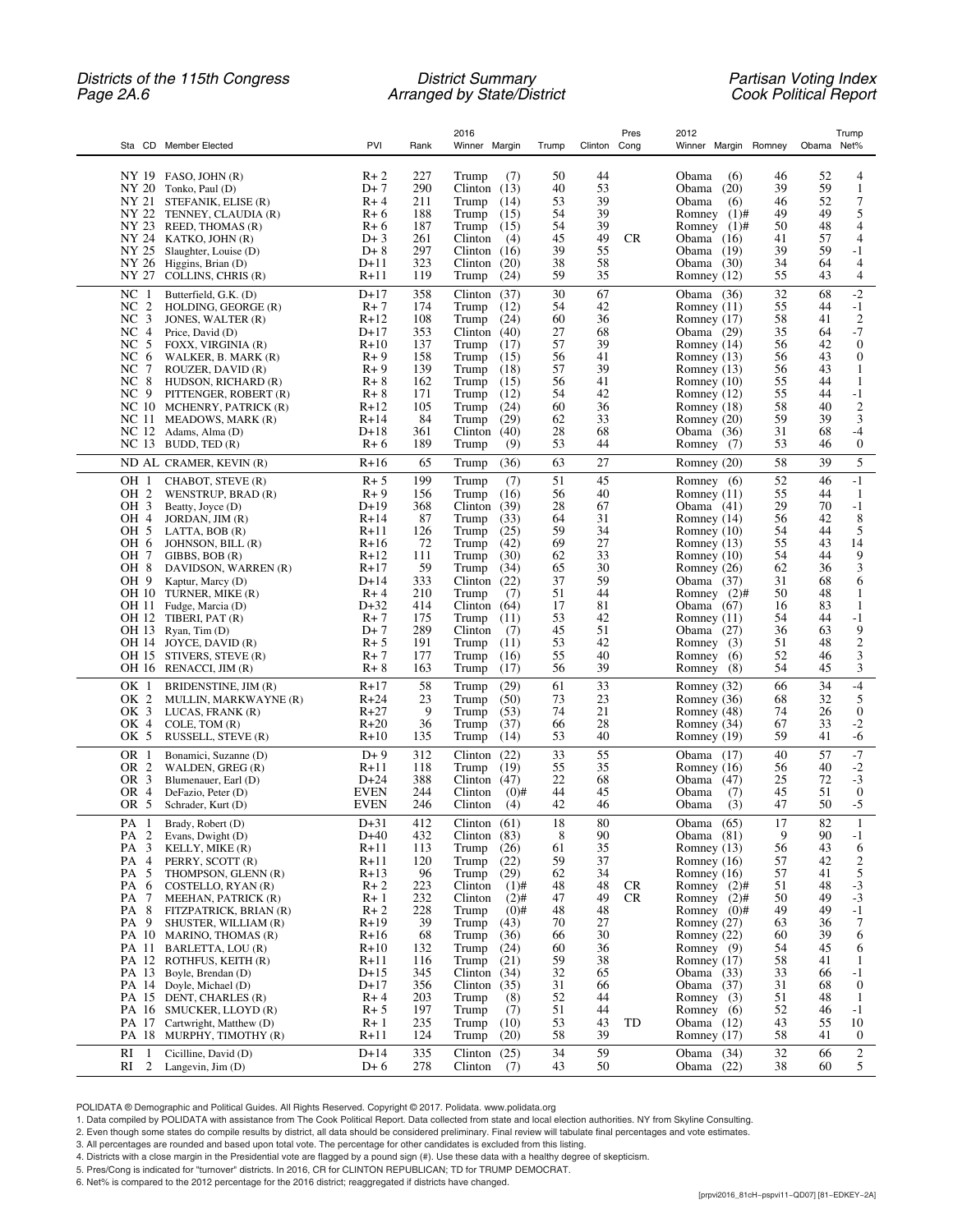| Sta CD Member Elected                                                    | PVI                | Rank           | 2016<br>Winner Margin              | Trump    | Clinton Cong | Pres      | 2012<br>Winner Margin Romney |          | Obama Net% | Trump                     |
|--------------------------------------------------------------------------|--------------------|----------------|------------------------------------|----------|--------------|-----------|------------------------------|----------|------------|---------------------------|
|                                                                          |                    |                |                                    |          |              |           |                              |          |            |                           |
| SС<br>SANFORD, MARK (R)<br>-1                                            | $R+10$             | 138            | Trump $(13)$                       | 53       | 41           |           | Romney (18)                  | 58       | 40         | $-5$                      |
| SС<br>2<br>WILSON, JOE (R)                                               | $R+12$             | 110            | (19)<br>Trump                      | 57       | 38           |           | Romney $(21)$                | 60       | 39         | $-3$<br>$-2$<br>$-2$<br>2 |
| $\mathfrak{Z}$<br>SC<br>DUNCAN, JEFF (R)                                 | $R+19$             | 40             | Trump<br>(38)                      | 67       | 29           |           | Romney (31)                  | 65       | 34         |                           |
| SC<br>$\overline{4}$<br>GOWDY, TREY (R)<br>5<br>SС<br>MULVANEY, MICK (R) | $R+15$<br>$R + 9$  | 79<br>144      | (26)<br>Trump<br>(19)<br>Trump     | 60<br>57 | 34<br>39     |           | Romney (26)<br>Romney (12)   | 62<br>55 | 36<br>44   |                           |
| SС<br>6<br>Clyburn, $\text{Jim}$ (D)                                     | $D+19$             | 369            | Clinton<br>(37)                    | 30       | 67           |           | Obama (44)                   | 27       | 72         | $\sqrt{2}$                |
| SС<br>7<br>RICE, TOM(R)                                                  | $R+9$              | 151            | Trump<br>(19)                      | 58       | 39           |           | Romney (10)                  | 55       | 45         | 3                         |
| SD AL NOEM, KRISTI (R)                                                   | $R+14$             | 85             | Trump<br>(30)                      | 62       | 32           |           | Romney (18)                  | 58       | 40         | $\overline{4}$            |
| TN<br>$ROE$ , $PHIL(R)$<br>1                                             | $R+28$             | 6              | Trump<br>(57)                      | 76       | 20           |           | Romney (47)                  | 73       | 26         | $\overline{4}$            |
| TN<br>$\overline{c}$<br>DUNCAN, JOHN (R)                                 | $R+20$             | 33             | Trump<br>(35)                      | 65       | 30           |           | Romney (36)                  | 67       | 31         | $-3$                      |
| 3<br>TN<br>FLEISCHMANN, CHUCK (R)                                        | $R+18$             | 51             | Trump<br>(35)                      | 65       | 30           |           | Romney (28)                  | 63       | 35         | $\sqrt{2}$                |
| TN<br>4<br>DESJARLAIS, SCOTT (R)                                         | $R + 20$           | 32             | Trump<br>(41)<br>Clinton           | 68       | 27           |           | Romney (32)                  | 65       | 33<br>56   | $\mathfrak{Z}$            |
| TN<br>5<br>Cooper, $Jim (D)$<br>TN<br>6<br>BLACK, DIANE (R)              | $D+7$<br>$R + 24$  | 286<br>20      | (18)<br>Trump<br>(49)              | 38<br>72 | 56<br>24     |           | Obama $(13)$<br>Romney (40)  | 43<br>69 | 30         | $-5$<br>3                 |
| TN<br>7<br>BLACKBURN, MARSHA (R)                                         | $R + 20$           | 34             | (39)<br>Trump                      | 67       | 28           |           | Romney (33)                  | 66       | 33         | 1                         |
| TN<br>8<br>KUSTOFF, DAVID (R)                                            | $R+19$             | 41             | Trump<br>(35)                      | 66       | 31           |           | Romney (34)                  | 66       | 33         | $-1$                      |
| TN 9<br>Cohen, Steve (D)                                                 | $D+28$             | 402            | Clinton<br>(57)                    | 20       | 77           |           | Obama (58)                   | 21       | 79         | $-1$                      |
| TX<br>1<br>GOHMERT, LOUIE (R)                                            | $R + 25$           | 18             | (47)<br>Trump                      | 72       | 25           |           | Romney (44)                  | 72       | 28         | $\boldsymbol{0}$          |
| TX 2<br>POE, TED $(R)$<br>TX 3<br>JOHNSON, SAM (R)                       | R+11<br>$R + 13$   | 123<br>97      | Trump<br>(9)<br>Trump<br>(14)      | 52<br>54 | 43<br>40     |           | Romney (27)<br>Romney (30)   | 63<br>64 | 36<br>34   | -11<br>$-11$              |
| TX 4<br>RATCLIFFE, JOHN (R)                                              | $R + 28$           | 8              | Trump<br>(53)                      | 75       | 22           |           | Romney (49)                  | 74       | 25         | -1                        |
| TX 5<br>HENSARLING, JEB (R)                                              | $R+16$             | 67             | Trump<br>(28)                      | 63       | 34           |           | Romney (30)                  | 65       | 34         | $-2$                      |
| TX 6<br>BARTON, JOE (R)                                                  | $R + 9$            | 148            | Trump<br>(12)                      | 54       | 42           |           | Romney (17)                  | 58       | 41         | $-4$                      |
| TX 7<br>CULBERSON, JOHN (R)                                              | $R+7$              | 180            | Clinton<br>$(1)$ #                 | 47       | 48           | CR.       | Romney (21)                  | 60       | 39         | $-13$                     |
| TX 8<br>BRADY, KEVIN (R)                                                 | $R + 28$           | 7              | Trump<br>(48)                      | 72       | 24           |           | Romney (55)                  | 77       | 22         | $-5$                      |
| TX 9<br>Green, $Al(D)$<br>TX 10 MCCAUL, MICHAEL (R)                      | $D+29$<br>$R+9$    | 403<br>147     | Clinton<br>(61)<br>Trump<br>(9)    | 18<br>52 | 79<br>43     |           | Obama (57)<br>Romney $(20)$  | 21<br>59 | 78<br>39   | $-3 - 7$                  |
| TX 11<br>CONAWAY, MIKE (R)                                               | $R + 32$           | $\overline{2}$ | Trump<br>(59)                      | 78       | 19           |           | Romney (60)                  | 79       | 20         | $-2$                      |
| TX 12 GRANGER, KAY (R)                                                   | $R+18$             | 47             | (30)<br>Trump                      | 62       | 33           |           | Romney (35)                  | 67       | 32         | $-4$                      |
| TX 13 THORNBERRY, MAC (R)                                                | $R + 33$           | 1              | Trump<br>(63)                      | 80       | 17           |           | Romney $(62)$                | 80       | 19         | $-1$                      |
| TX 14 WEBER, RANDY (R)                                                   | $R+12$             | 112            | (20)<br>Trump                      | 58       | 38           |           | Romney $(20)$                | 59       | 40         | $-1$                      |
| TX 15 Gonzalez, Vicente (D)<br>TX 16 O'Rourke, Beto (D)                  | $D+7$<br>$D+17$    | 287<br>354     | (17)<br>Clinton<br>Clinton<br>(40) | 40<br>27 | 56<br>67     |           | Obama $(16)$<br>Obama $(30)$ | 42<br>35 | 57<br>64   | $-2$<br>$\text{-}8$       |
| TX 17 FLORES, BILL (R)                                                   | $R+12$             | 109            | Trump<br>(17)                      | 56       | 38           |           | Romney $(23)$                | 60       | 38         | $-5$                      |
| TX 18 Jackson Lee, Sheila (D)                                            | $D+27$             | 397            | (56)<br>Clinton                    | 20       | 76           |           | Obama (53)                   | 23       | 76         | $-3$<br>$-2$              |
| TX 19 ARRINGTON, JODEY (R)                                               | $R + 27$           | 12             | Trump<br>(49)                      | 72       | 23           |           | Romney (49)                  | 74       | 25         |                           |
| TX 20 Castro, Joaquin (D)                                                | $D+10$             | 318            | Clinton<br>(26)                    | 34       | 60           |           | Obama (19)                   | 40       | 59         | $-6$                      |
| TX 21<br>SMITH, LAMAR (R)<br>TX 22 OLSON, PETE (R)                       | $R+10$<br>$R+10$   | 136<br>133     | Trump<br>(10)<br>Trump<br>(8)      | 52<br>52 | 42<br>44     |           | Romney (22)<br>Romney (25)   | 60<br>62 | 38<br>37   | $-8$<br>-10               |
| TX 23 HURD, WILL (R)                                                     | $R+1$              | 233            | Clinton<br>(4)                     | 46       | 49           | CR.       | Romney $(3)$                 | 51       | 48         | -5                        |
| TX 24 MARCHANT, KENNY (R)                                                | $R + 9$            | 152            | Trump<br>(6)                       | 51       | 44           |           | Romney (22)                  | 60       | 38         | $-10$                     |
| TX 25 WILLIAMS, ROGER (R)                                                | R+11               | 121            | Trump<br>(15)                      | 55       | 40           |           | Romney (22)                  | 60       | 38         | $-5$                      |
| TX 26 BURGESS, MICHAEL (R)                                               | $R+18$             | 52             | Trump<br>(26)                      | 60       | 34           |           | Romney (37)                  | 68       | 31         | $-7$                      |
| TX 27<br>FARENTHOLD, BLAKE (R)                                           | $R+13$<br>$D+9$    | 92<br>309      | (24)<br>Trump<br>Clinton<br>(20)   | 60<br>38 | 36<br>58     |           | Romney (22)                  | 61<br>39 | 38<br>60   | $-1$<br>$-1$              |
| $TX$ 28 Cuellar, Henry (D)<br>TX 29<br>Green, Gene (D)                   | $D+19$             | 365            | Clinton<br>(46)                    | 25       | 71           |           | Obama $(22)$<br>Obama (33)   | 33       | 66         | $-8$                      |
| TX 30<br>Johnson, Eddie Bernice (D)                                      | $D+29$             | 407            | Clinton<br>(61)                    | 18       | 79           |           | Obama $(60)$                 | 20       | 80         | $-1$                      |
| TX 31<br>CARTER, JOHN (R)                                                | $R+10$             | 129            | Trump<br>(13)                      | 53       | 40           |           | Romney $(21)$                | 60       | 38         | $-7$                      |
| TX 32 SESSIONS, PETE (R)                                                 | $R + 5$            | 196            | Clinton<br>$(2)$ #                 | 47       | 48           | <b>CR</b> | Romney (16)                  | 57       | 42         | $-10$                     |
| TX 33 Veasey, Marc (D)                                                   | $D+23$<br>$D+10$   | 382<br>316     | Clinton<br>(49)<br>Clinton $(22)$  | 24<br>38 | 73<br>59     |           | Obama (45)<br>Obama (22)     | 27<br>38 | 72<br>61   | $-3$<br>$-1$              |
| TX 34 Vela, Filemon (D)<br>TX 35 Doggett, Lloyd (D)                      | $D+15$             | 340            | Clinton $(33)$                     | 30       | 64           |           | Obama (28)                   | 35       | 63         | $-4$                      |
| TX 36 BABIN, BRIAN (R)                                                   | $R+26$             | 15             | Trump<br>(47)                      | 72       | 25           |           | Romney (47)                  | 73       | 26         | $-1$                      |
| UT<br>BISHOP, ROB (R)<br>-1                                              | $R+26$             | 14             | (22)<br>Trump                      | 50       | $22\,$       |           | Romney (57)                  | 78       | 20         | $-28$                     |
| UT 2<br>STEWART, CHRIS (R)                                               | R+16               | 71             | Trump<br>(14)                      | 46       | 32           |           | Romney (39)                  | 68       | 29         | $-22$                     |
| UT <sub>3</sub><br>CHAFFETZ, JASON (R)<br>UT $4$ LOVE, MIA (R)           | $R + 25$<br>$R+13$ | 16<br>91       | Trump<br>(18)<br>Trump<br>(7)      | 47<br>39 | 23<br>32     |           | Romney (59)<br>Romney (37)   | 79<br>68 | 20<br>30   | $-31$<br>$-29$            |
| VT AL Welch, Peter (D)                                                   | $D+15$             | 343            | (26)<br>Clinton                    | 30       | 57           |           | Obama (36)                   | 31       | 67         | $-1$                      |
| VA 1<br>WITTMAN, ROBERT (R)                                              | $R + 8$            | 164            | Trump<br>(12)                      | 53       | 41           |           | Romney (12)                  | 56       | 44         | $\text{-}3$               |
| VA 2<br>TAYLOR, SCOTT (R)                                                | $R+3$              | 215            | Trump<br>(3)                       | 48       | 45           |           | Romney $(2)$ #               | 51       | 49         | $\text{-}3$               |
| VA 3<br>Scott, Robert (D)                                                | $D+16$             | 349            | Clinton $(32)$                     | 32       | 63           |           | Obama $(36)$                 | 32       | 68         | $\boldsymbol{0}$          |
| VA 4<br>McEachin, A. Donald (D)                                          | $D+10$             | 314            | Clinton<br>(21)                    | 37       | 58           |           | Obama (22)                   | 39       | 61         | $-2$                      |
| VA 5<br>GARRETT, TOM (R)<br>VA 6                                         | $R+6$              | 182<br>94      | Trump<br>(11)                      | 53<br>59 | 42<br>35     |           | Romney (8)                   | 54<br>60 | 46<br>40   | $-1$<br>$-1$              |
| GOODLATTE, ROBERT (R)<br>VA 7<br>BRAT, DAVE (R)                          | $R+13$<br>$R+6$    | 185            | Trump<br>(25)<br>Trump<br>(7)      | 50       | 44           |           | Romney (20)<br>Romney $(11)$ | 56       | 44         | $-5$                      |
| VA 8<br>Beyer, Donald (D)                                                | $D+21$             | 378            | Clinton $(52)$                     | 21       | 72           |           | Obama $(35)$                 | 32       | 68         | $-12$                     |
| VA 9<br>GRIFFITH, H. MORGAN (R)                                          | $R+19$             | 37             | Trump<br>(41)                      | 68       | 27           |           | Romney (29)                  | 64       | 36         | $\overline{4}$            |
| VA 10 COMSTOCK, BARBARA (R)                                              | $D+1$              | 248            | Clinton $(10)$                     | 42       | 52           | CR        | Romney $(2)$ #               | 51       | 49         | $-9$                      |
| VA 11 Connolly, Gerald (D)                                               | $D+15$             | 344            | Clinton $(39)$                     | 27       | 66           |           | Obama $(25)$                 | 37       | 63         | $-10$                     |

POLIDATA ® Demographic and Political Guides. All Rights Reserved. Copyright © 2017. Polidata. www.polidata.org

1. Data compiled by POLIDATA with assistance from The Cook Political Report. Data collected from state and local election authorities. NY from Skyline Consulting.

2. Even though some states do compile results by district, all data should be considered preliminary. Final review will tabulate final percentages and vote estimates.

3. All percentages are rounded and based upon total vote. The percentage for other candidates is excluded from this listing.

4. Districts with a close margin in the Presidential vote are flagged by a pound sign (#). Use these data with a healthy degree of skepticism.

5. Pres/Cong is indicated for "turnover" districts. In 2016, CR for CLINTON REPUBLICAN; TD for TRUMP DEMOCRAT.

6. Net% is compared to the 2012 percentage for the 2016 district; reaggregated if districts have changed.

[prpvi2016\_81cH~pspvi11~QD07] [81~EDKEY~2A]